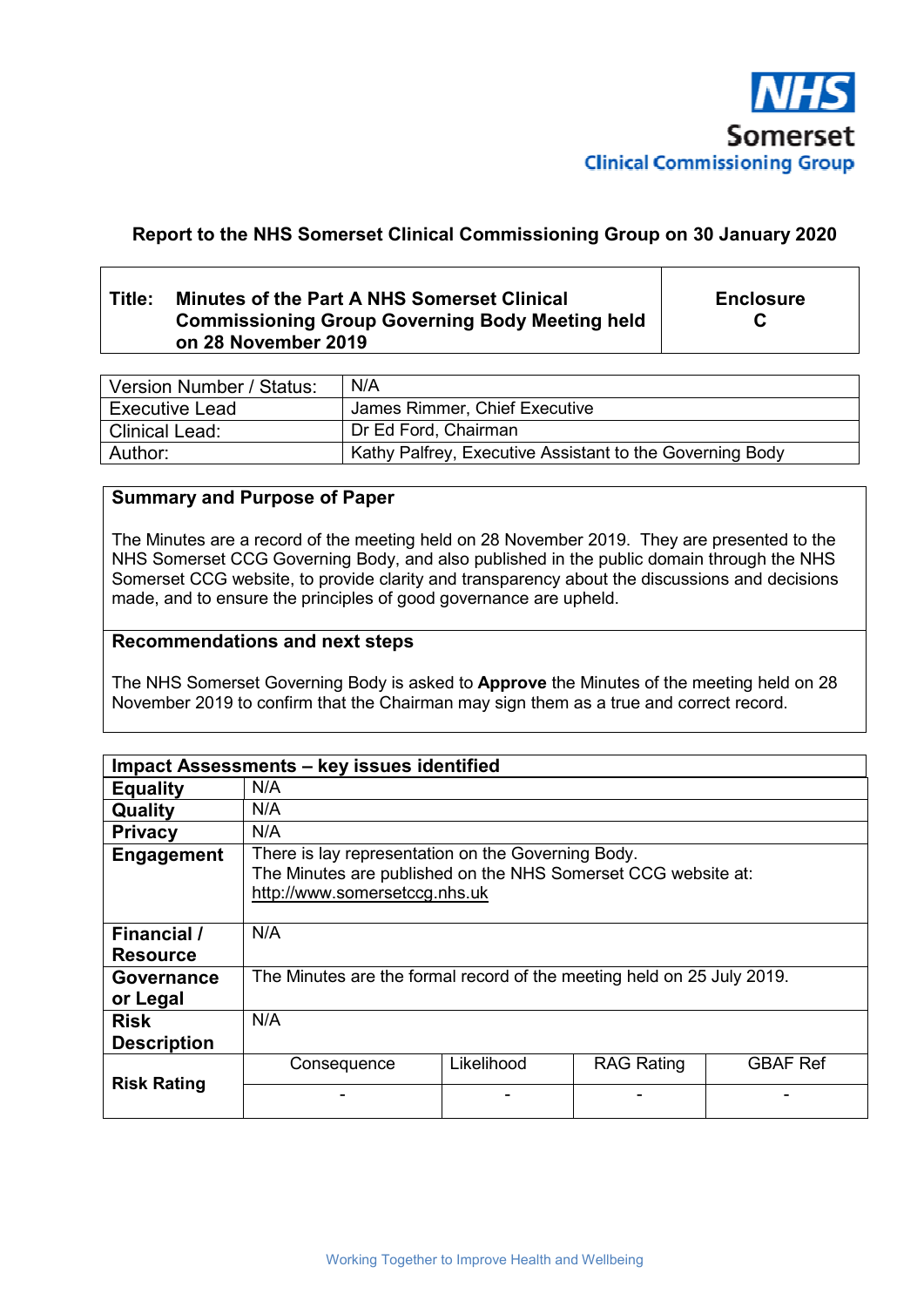

### Minutes of the Meeting of the **NHS Somerset Clinical Commissioning Group Governing Body** held on **Thursday, 28 November 2019** at **Frome Medical Centre, Enos Way, Frome, BA11 2FH**

| Present:       | Dr Ed Ford                | CCG Chair,<br>GP Partner, Irnham Lodge Surgery,                             |
|----------------|---------------------------|-----------------------------------------------------------------------------|
|                |                           | Vice Chair, Health and Wellbeing Board                                      |
|                | Dr Jayne Chidgey-Clark    | Non-Executive Director, Registered Nurse<br>Director of Quality and Nursing |
|                | Sandra Corry<br>Lou Evans | <b>Non-Executive Director</b>                                               |
|                |                           | <b>CCG Vice Chair and Chair of Audit</b>                                    |
|                |                           | Committee (Lay Member)                                                      |
|                | David Freeman             | <b>Chief Operating Officer</b>                                              |
|                | <b>Trudi Grant</b>        | Director of Public Health, Somerset                                         |
|                |                           | <b>County Council</b>                                                       |
|                | <b>Wendy Grey</b>         | Non-Executive Director, Member Practice                                     |
|                |                           | Representative                                                              |
|                | David Heath               | Non-Executive Director, Patient and                                         |
|                |                           | <b>Public Engagement (Lay Member)</b>                                       |
|                | <b>Alison Henly</b>       | Director of Finance, Performance and                                        |
|                |                           | Contracting                                                                 |
|                | <b>Trudi Mann</b>         | Non-Executive Director, Member Practice                                     |
|                |                           | Representative                                                              |
|                | Dr Jo Nicholl             | Non-Executive Director, Member Practice                                     |
|                |                           | Representative                                                              |
|                | <b>Grahame Paine</b>      | Non-Executive Director (Finance and                                         |
|                |                           | Performance)                                                                |
|                | <b>James Rimmer</b>       | <b>Chief Executive</b>                                                      |
| In attendance: | <b>Judith Goodchild</b>   | Chair, Healthwatch (Observer)                                               |
|                | Maria Heard               | Programme Director, Fit For My Future                                       |
| Apologies:     | <b>Basil Fozard</b>       | Non-Executive Director, Secondary Care                                      |
|                |                           | Doctor                                                                      |
|                | Sandra Wilson             | <b>Chair of the Somerset Patient</b>                                        |
|                |                           | Participation Groups (PPGs) Chairs'                                         |
|                |                           | <b>Network</b>                                                              |
| Secretariat:   | <b>Kathy Palfrey</b>      | <b>Executive Assistant to the Governing</b>                                 |
|                |                           | Body                                                                        |

### **SCCG 097/2019 INTRODUCTION**

Dr Ed Ford, Chairman, welcomed everyone to the Meeting, in particular, Grahame Paine, who took up his Non-Executive Director post with effect from 1 October 2019.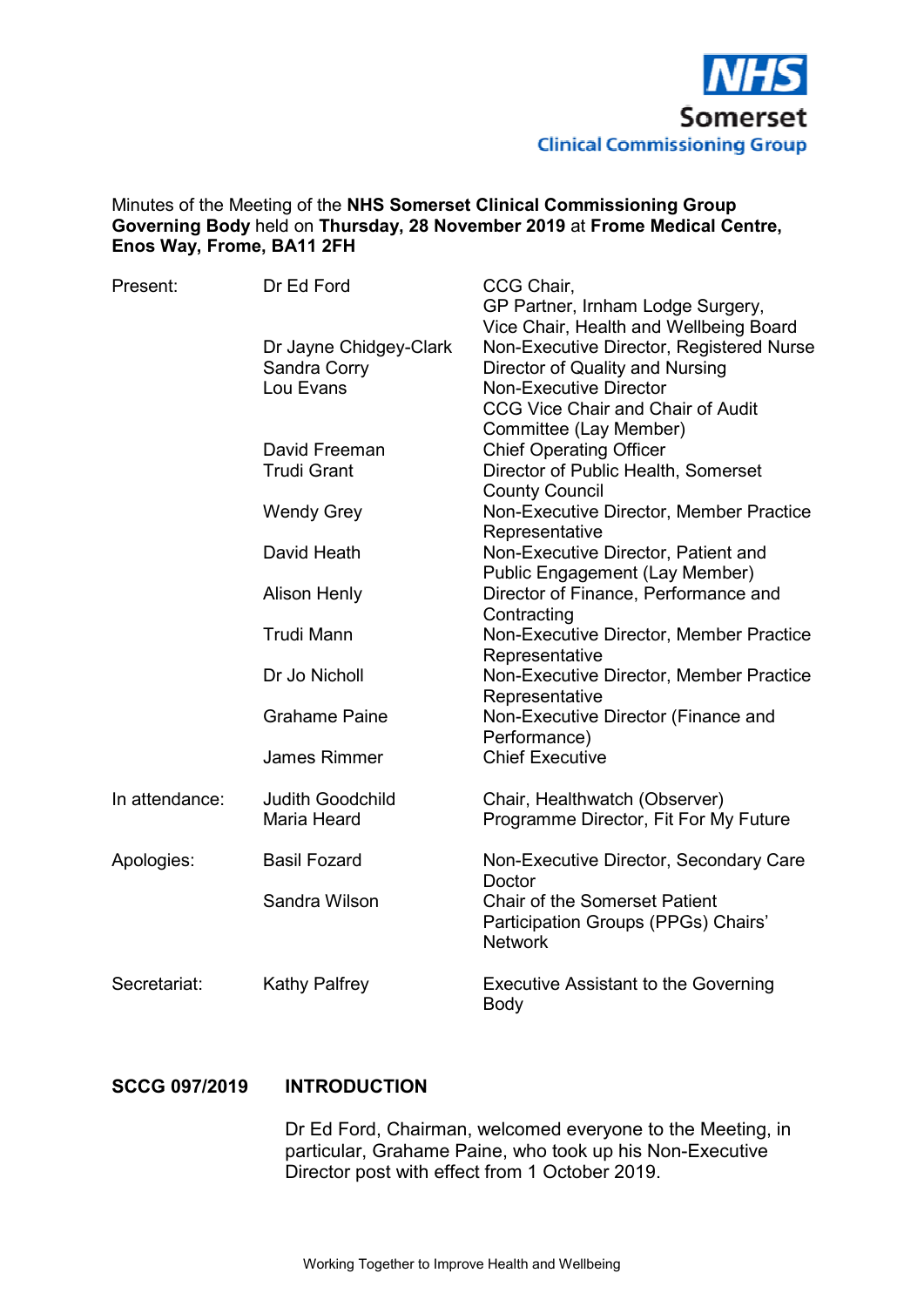#### **SCCG 098/2019 PUBLIC QUESTIONS**

 Note: All Public Questions are minuted anonymously unless the person raising the question has provided specific consent for their name to be published.

The Chairman reminded the Meeting that, due to the General Election being called, public authorities have entered a period of purdah which may impact the responses we are able to provide to the public on a range of subjects. In the event of us being unable to answer any questions at today's meeting, the question(s) would be noted and we will provide a response to the person raising the question(s) when the purdah period has concluded.

### **1 Mr Paul Callan, Member of the Public (received in advance by email and presented by Mr Callan at the meeting)**

"Earlier this year my 98 year-old terminally ill step father was visited at home and offered support by St Margaret's [Hospice] Yeovil. It was therefore only natural that I should become involved in the campaign to save the inpatient beds at Yeovil.

As a retired senior auditor, for a large west country county council, my expertise lies in financial matters including corporate governance and contract auditing and I am the first to admit that I have no medical expertise whatsoever.

The governors will be aware that each month the CCG is obliged to publish electronically a list of all payments over the figure of £25,000 (subject to certain exemptions regarding data protection for private personal data). In a typical month the Somerset data can easily run to 750 lines of data output.

Before my retirement I used powerful data interrogation software called Caseware Idea. When I approached the company and explained about the St Margaret's Yeovil proposed inpatient beds closure, they gladly donated the software free of charge.

It is a matter of public record that the CCG is a part funder of St Margaret's Hospice in Yeovil and Taunton. The software quickly verified the level of support which has been stated in the public Save St Margaret's meeting in Yeovil.

I then used the software to examine the other areas of the CCG spending. I became concerned at the amount being spent on external management consultants. The governors may not be aware that since April 2018 ie. some 18 months, there has been a consistent regular monthly spend with the same company namely Attain Health Management Services Ltd resulting in a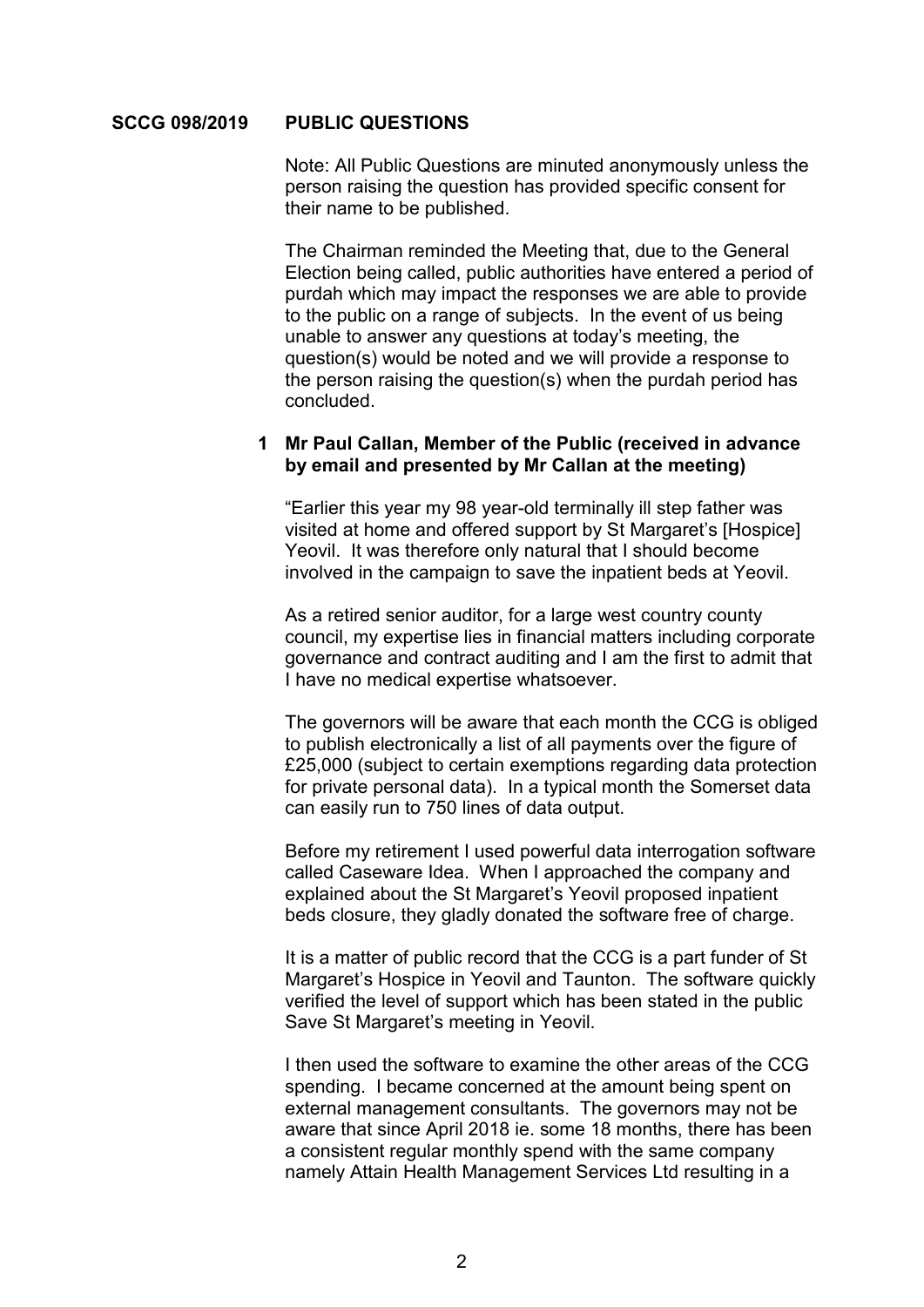cumulative spend of in excess of £1 million. [Mr Callan provided a media briefing note about this.] I then searched for this contract within the CCG's Procurement Decisions Register, but there was no entry.

I therefore contacted the Corporate Affairs Department on 2 occasions 3 September 2019 (by email) and once by telephone answerphone (18 October 2019). I also sent an email to somerset.enquiries@nhs.net on 27 September from separate email addresses. I am sorry to say that all I was [have] been met with was a "stone wall" of silence. This surprised me, as when I had dealt with the same individual in 2019 his response was positive and constructive.

In frustration I felt that I had no option but to write to James Rimmer on 21 October 2019 who replied on 30 October to say that the matter was being investigated. Last week, as I still had not received any explanations I chased again.

On Friday 22 November James Rimmer phoned me and explained that the contract with Attain health management Services Ltd was part of a "Framework/Call Off" contract which had been procured by central government, and as such did not require the CCG to tender it via the European Procurement Procedures. However, the greatest revelation was that a significant part of the amount coded to external consultants was on behalf of a "group co-operation" with 3 other CCGs and therefore the amount shown was "overstated" with Somerset CCG only ultimately bearing 25% of the stated costs.

It will come as no surprise to the governors that any spending on "External Consultants" is highly sensitive and contentious with the general public, some of whom regard it as a "gravy train" with limited public accountability.

I am deeply grateful to James Rimmer for taking the time and trouble to explain the situation to me. I am however conscious that his time is very precious. This must surely raise the question as to whether there are some inherent weaknesses present within the Corporate Affairs Department.

I therefore wish to share with the governors my constructive suggestions as to how matters might be improved in the future to prevent any reoccurrence of this significant investment of time, from both CCG and my own point of view, in relation to these concerns:

My suggestions are: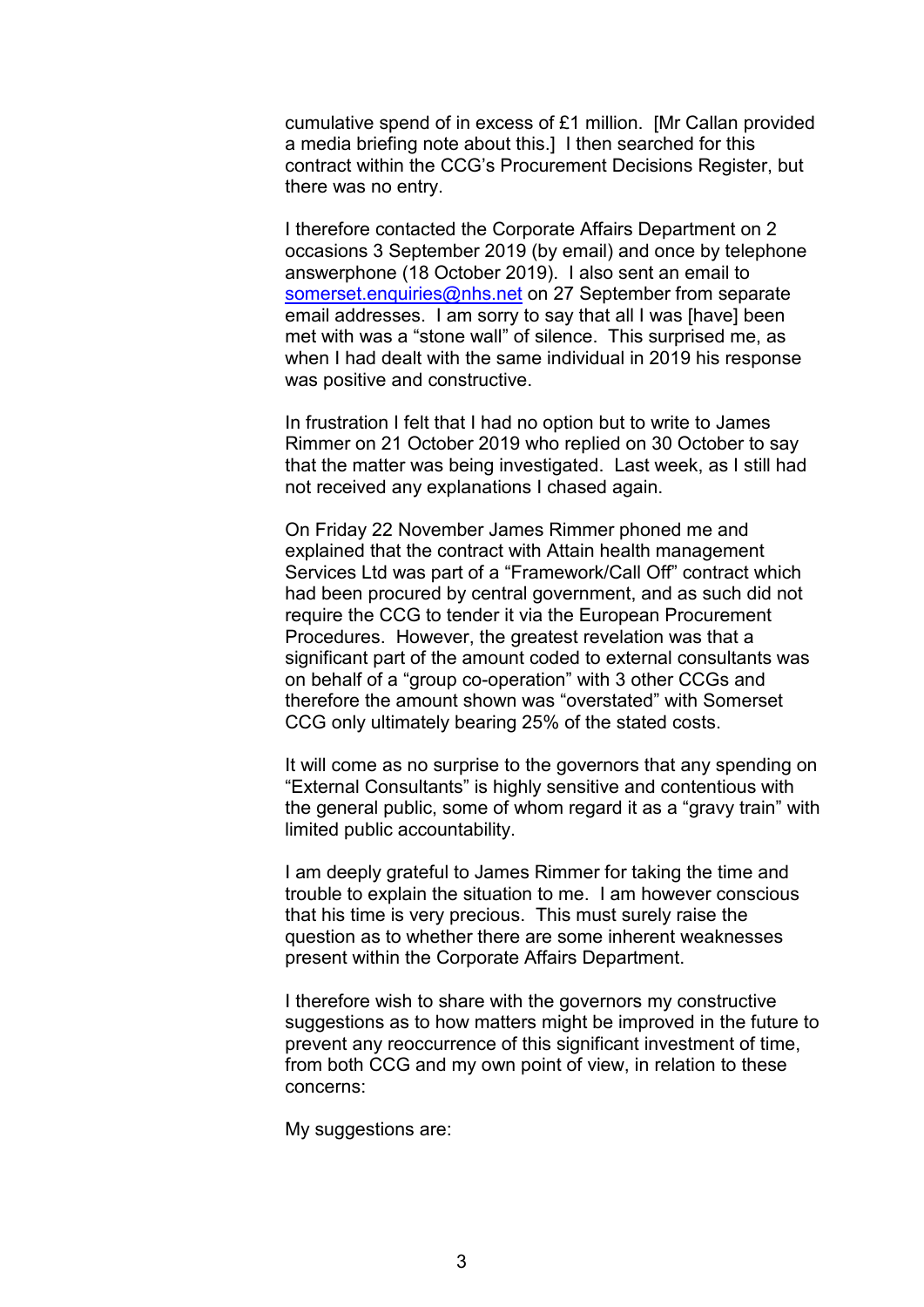- 1. All such "group procurement" arrangements should be recorded in the Procurement Decisions Register with a note of the CCG's Net Liability.
- 2. When the monthly procurement figures are published, they should show a monthly total, so as to avoid the possibility of misinterpretation by the public.
- 3. The report should have an extra column to give narrative of what the expenditure relates to. At the moment all that is stated is the expense type and expense area. I believe all of the monthly reports will be provided by a template report, which I believe could quickly have 1 parameter adjusted.

I thank the Governors for allowing me to share my views with them."

Alison Henly thanked Mr Callan for his statement and suggestions and agreed that the points raised about the Procurement Register were well made - the CCG will need to consider further if the Register is being used effectively.

Alison Henly advised that any contractual decisions in excess of £1 million are brought to the Governing Body's attention and are recorded in the Minutes and also on the Procurement Register. Under the Terms of Reference for the recently established Finance and Performance Committee, responsibility for other procurements, for which the CCG is the lead commissioner, would be recorded via the appropriate forum, depending on where the decision was made and according to the value of the contract. The formal tendering procures may be waived where a consortium arrangement is in place and a lead organisation, which is not the CCG, has been appointed to carry out tendering activity on behalf of the consortium members.

Action 741: Procurement Decisions Register to be reviewed and an update provided to the Governing Body on 30 January 2020 (Alison Henly)

The published information for payments of £25,000 and above per month is not representative of total costs to the CCG, since not all CCG costs are included on this report. The figures also do not solely represent costs for the commissioning of services that have been through a formal procurement process, since the CCG is responsible in part for the funding of services provided to Somerset patients by organisations that the CCG does not hold a contract with.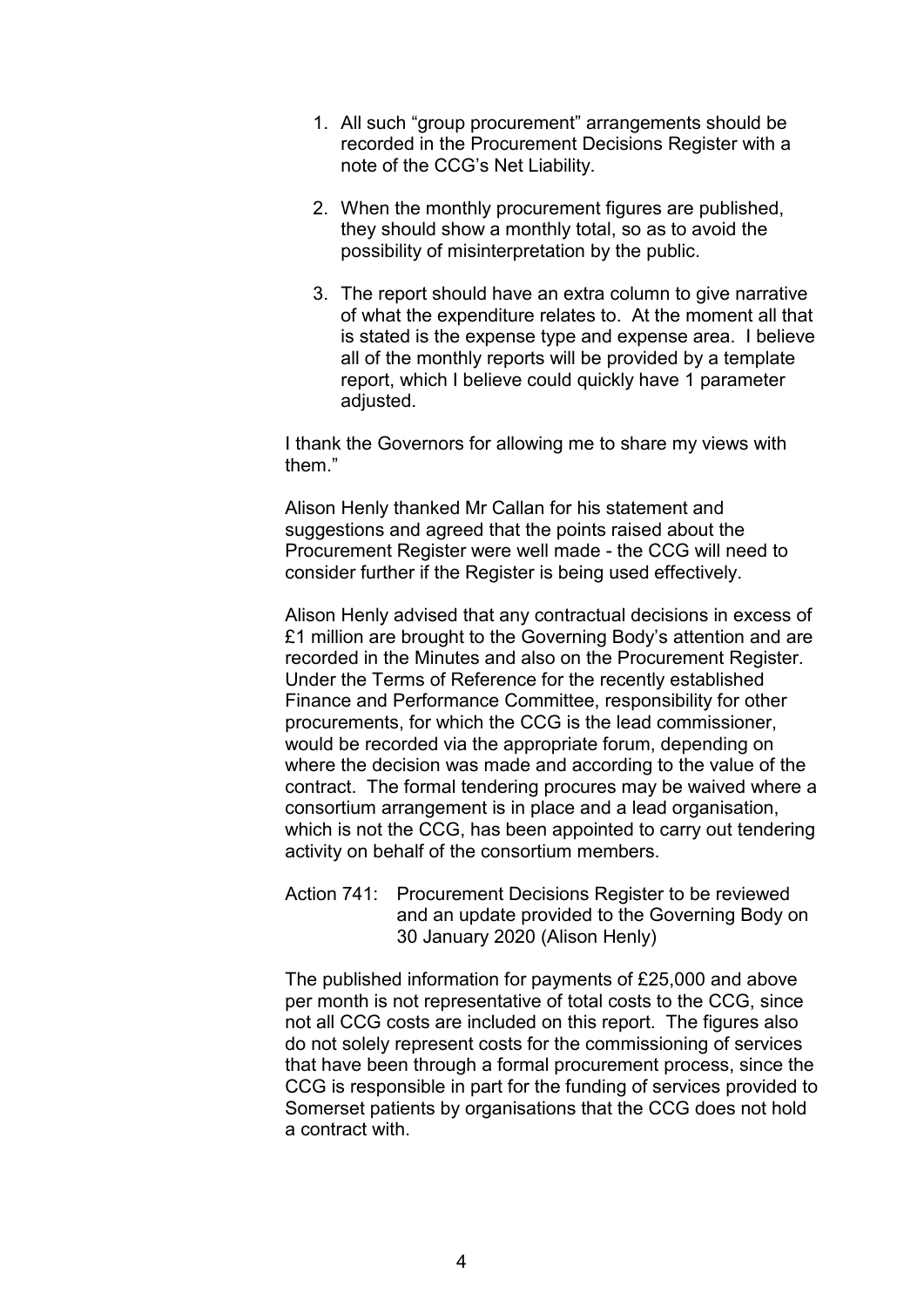Regarding the additional column, the report is presented in a standard reporting format and is the same across all NHS organisations. The average number of data lines is 850 per month. This format fully complies with the publishing requirements set out in national guidance issued by HM Treasury. Additional narrative regarding further details behind the expenditure is not automatically extractable from the payments ledger system and would have to be manually analysed and added to the report. Given the extent of the transactions included on the report this would take many hours to complete, diverting staff resource from other priorities.

David Heath stated that the way the NHS accounts system operates is very difficult to follow, and thanked Mr Callan for raising the question.

Referring to Attain and the "group co-operation", James Rimmer clarified that this was not with three other CCGs; rather, it was the STP group, ie. Somerset CCG, Yeovil District Hospital NHS Foundation Trust, Taunton and Somerset NHS Foundation Trust and Somerset Partnership NHS Foundation Trust.

James Rimmer apologised to Mr Callan that his emails and telephone calls to a particular individual had not been responded to. Mr Callan advised that he had now received an emailed apology from the person concerned.

Lou Evans confirmed that spend on Attain is being monitored and that the CCG would report more openly on this in future reports.

#### 2 **Member of the Public (received in advance by email)**

"By supporting the closure of St Margaret's Hospice IPU. As a funder of their services through Service Level Agreement of around £2 million per year and funding qualifying patients with Continuing Health Care.

What preparation and safeguarding did CCG put in place in the community with St Margaret's Hospice to alleviate risk of unnecessary suffering (as Health and Social Care Act 2014) of the dying in South Somerset?

Was the closure of St Margaret's Hospice IPU placed on the risk register at any point from 2016-2019?

As it would appear from a recruitment campaign and promotion of extended services for SMH was not posted until 4 weeks after the closure, this leaves at least 12 weeks (taking induction and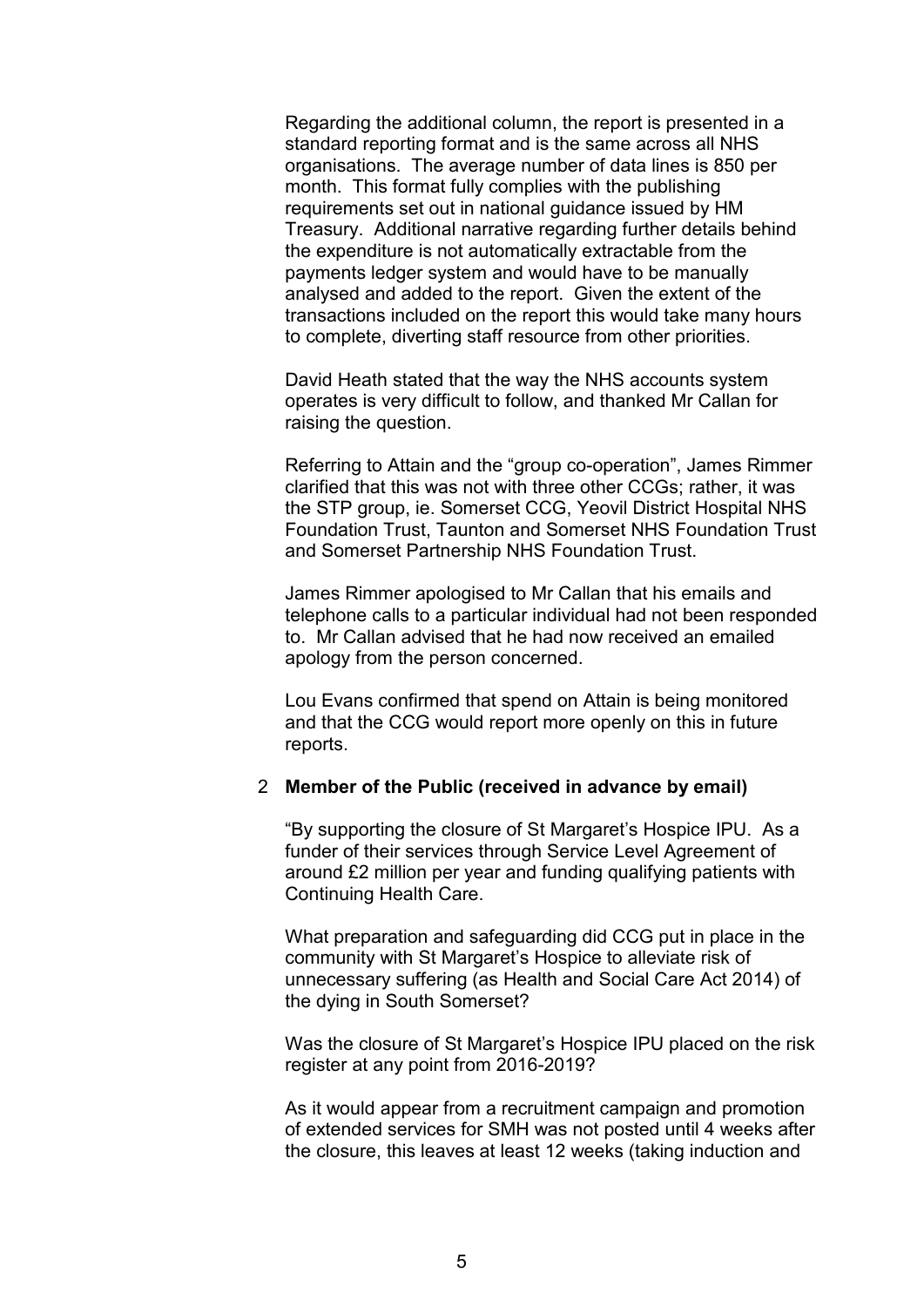training into consideration), until the extended community teams will be available to the dying community of Yeovil.

Can you advise on the details and number of district nurses, including nurse prescribers WORKING (not including those on long term sick or agency or bank) in South Somerset ?

What risks did the sudden closure of St Margaret's IPU put on community services and the frail, vulnerable, and dying of South Somerset? How did you prepare for this as the commissioners of services?

Would Somerset CCG support an alternative Inpatient Unit for the dying of Yeovil and surrounding area?"

Responding, David Freeman advised that this year the CCG funded St Margaret's £2.7 million to serve the entire population of Somerset, not just Yeovil. This amount is one-third of the charity's entire funding and is in line with other CCGs across England. This year's funding incorporated an increase of 9% compared to last year, plus a further £400,000 to accelerate community based models of care. There is a challenge to provide end of life services with equity of access, and so our intention is to create more community based models of care, to support people at home or closer to home. This is fully in line with our ambitions to improve end of life care for everyone and to move away from the traditional model of end of life patients being cared for in hospital. In terms of the closure of the Yeovil hospice, the CCG carried out an Equality and Quality Impact Assessment against the risks and various mitigations were put in place. St Margaret's Taunton retained the staff from Yeovil and the recruitment campaign is to find additional staff.

Referring to the final question - Would Somerset CCG support an alternative Inpatient Unit for the dying of Yeovil and surrounding area? - David Freeman advised that a response would be provided at a future point.

Action 742: Response to final question to be prepared when appropriate (David Freeman)

## **SCCG 099/2019 APOLOGIES FOR ABSENCE**

 Apologies for absence were received from Basil Fozard and Sandra Wilson.

#### **SCCG 100/2019 REGISTER OF MEMBERS' INTERESTS**

 The Governing Body received and noted the Register of Members' Interests, which was a reflection of the electronic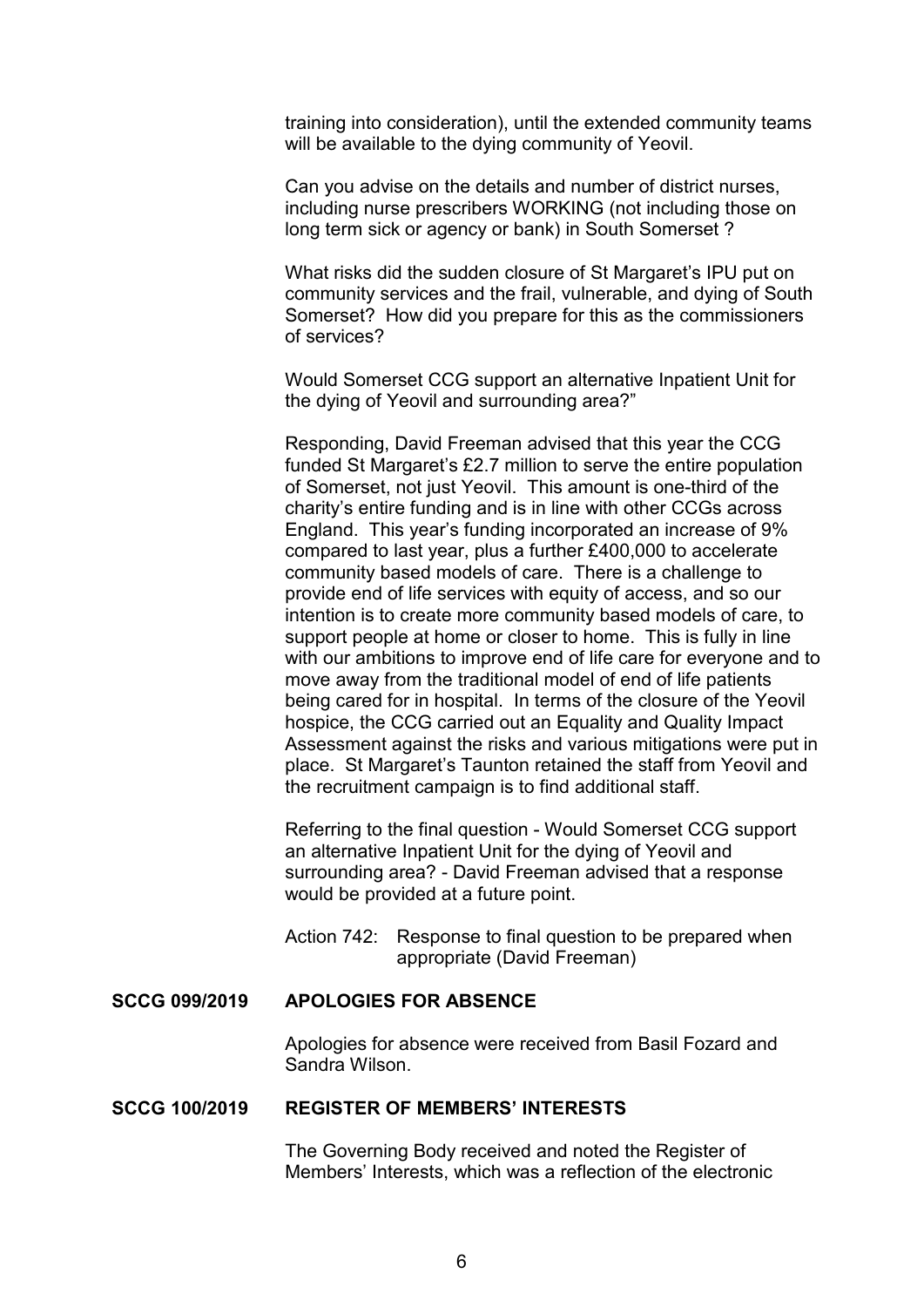register as at 19 November 2019.

There were no amendments to the Register.

# **SCCG 101/2019 DECLARATIONS OF INTEREST RELATING TO ITEMS ON THE AGENDA**

 Under the CCG's arrangements for managing conflicts of interest, any member making a declaration of interest may be able to take part in the discussion of the particular agenda item concerned, where appropriate, but is excluded from the decision-making and voting process if a vote is required. In these circumstances, there must be confirmation that the meeting remains quorate in order for voting to proceed. If a conflict of interest is declared by the Chairman, the agenda item in question would be chaired by Lou Evans, Vice Chairman, or – in his absence – another Non-Executive Director.

 There were no declarations of Interest relating to items on the agenda. The quoracy of the meeting was confirmed.

# **SCCG 102/2019 MINUTES OF PART A MEETING HELD ON 19 SEPTEMBER 2019**

 The Meeting received the Minutes of the Part A meeting held on 19 September 2019. The Minutes were approved for signature by the Chairman as a true and correct record, subject to the following amendments:

 Cover sheet: James Rimmer, Chief Executive, rather than David Freeman, is the Executive Lead for the Minutes.

 Page 2, Register of Members' Interests: Amend to read: "Dr Jo Nicholl advised that she is the named GP for Safeguarding Children, and Dr Tamsin Nichol is the interim Designated Doctor for Safeguarding Children.

 Page 7, paragraph 5, referring to internet access and primary care. Amend to read: "Trudi Mann advised that a number of practices have deliberately chosen to offer only the minimum number of on line appointments."

 Page 12, paragraph 3, amend to read: "David Freeman responded that fewer appointments are available over Christmas and New Year and we will be planning to support people throughout quarter 4. The expectation is that the system *will* have an extended, high peak winter, based on the Summer so far, and we will move to get people treated as quickly as possible. We will expand our plans for admission avoidance before the full Winter starts."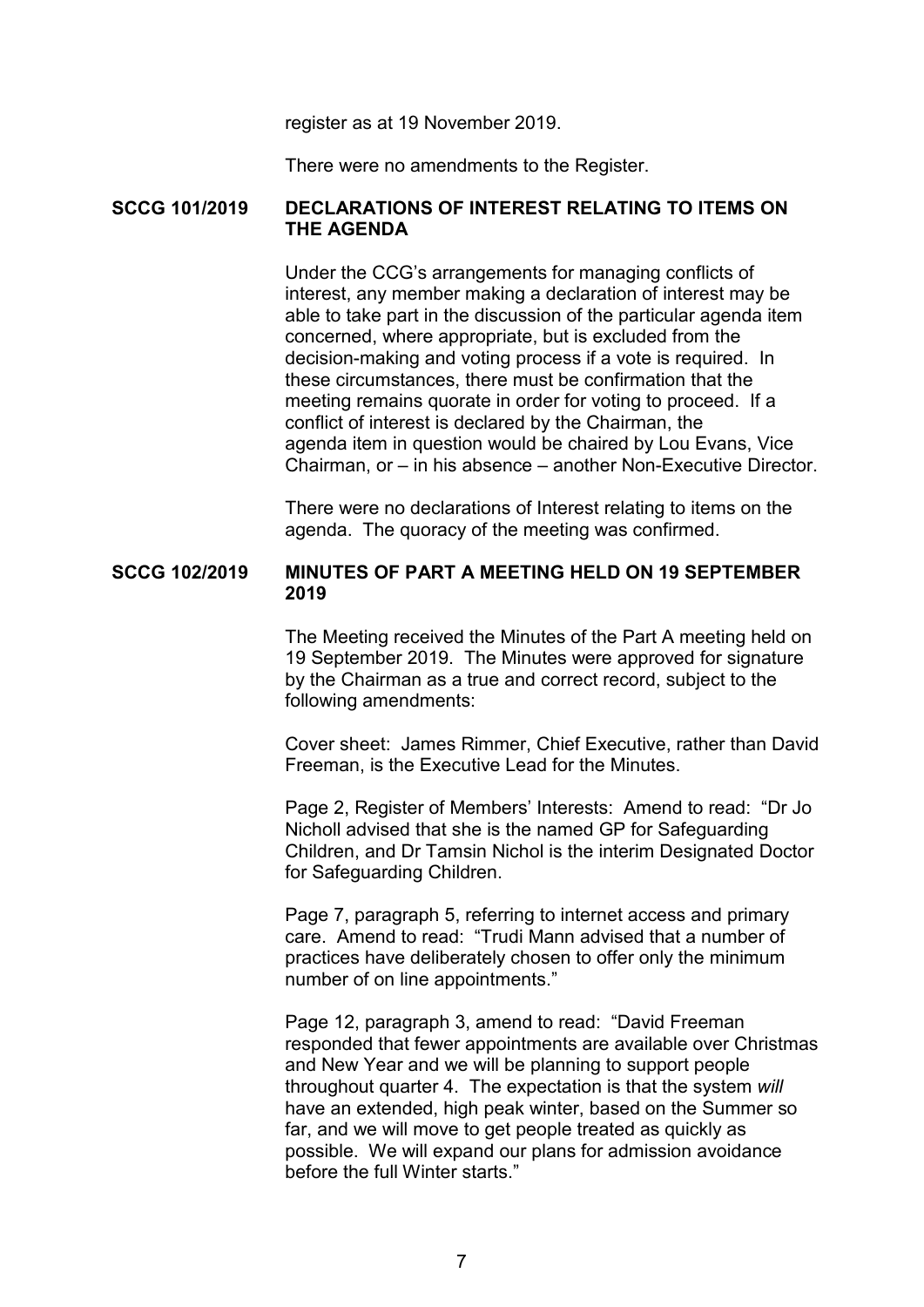## **SCCG 103/2019 MATTERS ARISING**

 David Freeman provided a verbal report relating to action 730, podiatry service, as follows:

 There have been a number of complaints about the backlog in the podiatry service. The CCG has held discussion with Somerset Partnership NHS Foundation Trust (SomPar), the service provider, to understand the reasons. The backlog was largely due to the recruitment challenges. SomPar has been carrying out a review of the service, and will be working on a 'hub and spoke' model. SomPar has been successful in recruiting new trainees during the September intake and the positive impact of this will be seen shortly. High risk, diabetic patients are being prioritised. There will be some alteration to the clinic timetables and we are working to ensure that communication with patients is efficient and effective and that patients are advised of a new appointment date as necessary. Fortnightly meetings are being held to keep progress under review.

# **SCCG 104/2019 CHAIRMAN'S REPORT**

 The Meeting received and noted the Chairman's Report, which sets out the Chairman's activity schedule since the last meeting and incorporates the Patient Experience dashboard.

 Dr Ed Ford drew attention to the Carer's Story, and Maria Heard asked that this be followed-up and reported in a future meeting. This was agreed.

 Action 743: Carer's Story – what has the CCG done to address the issues? (Dr Jane Harris)

### **SCCG 105/2019 CHIEF EXECUTIVE'S REPORT AND LATEST NEWS**

 The Meeting received and noted the Chief Executive's report. James Rimmer highlighted the following:

- 100,000 more people set to benefit from personal health budgets: with effect from 2 December, people who are currently eligible for an NHS wheelchair, and people who require aftercare services under section 117 of the Mental Health Act, will also have the right to a personal health budget
- NHS England and NHS Improvement have agreed with Vertex Pharmaceuticals that NHS patients with cystic fibrosis will have access to three types of UK-licensed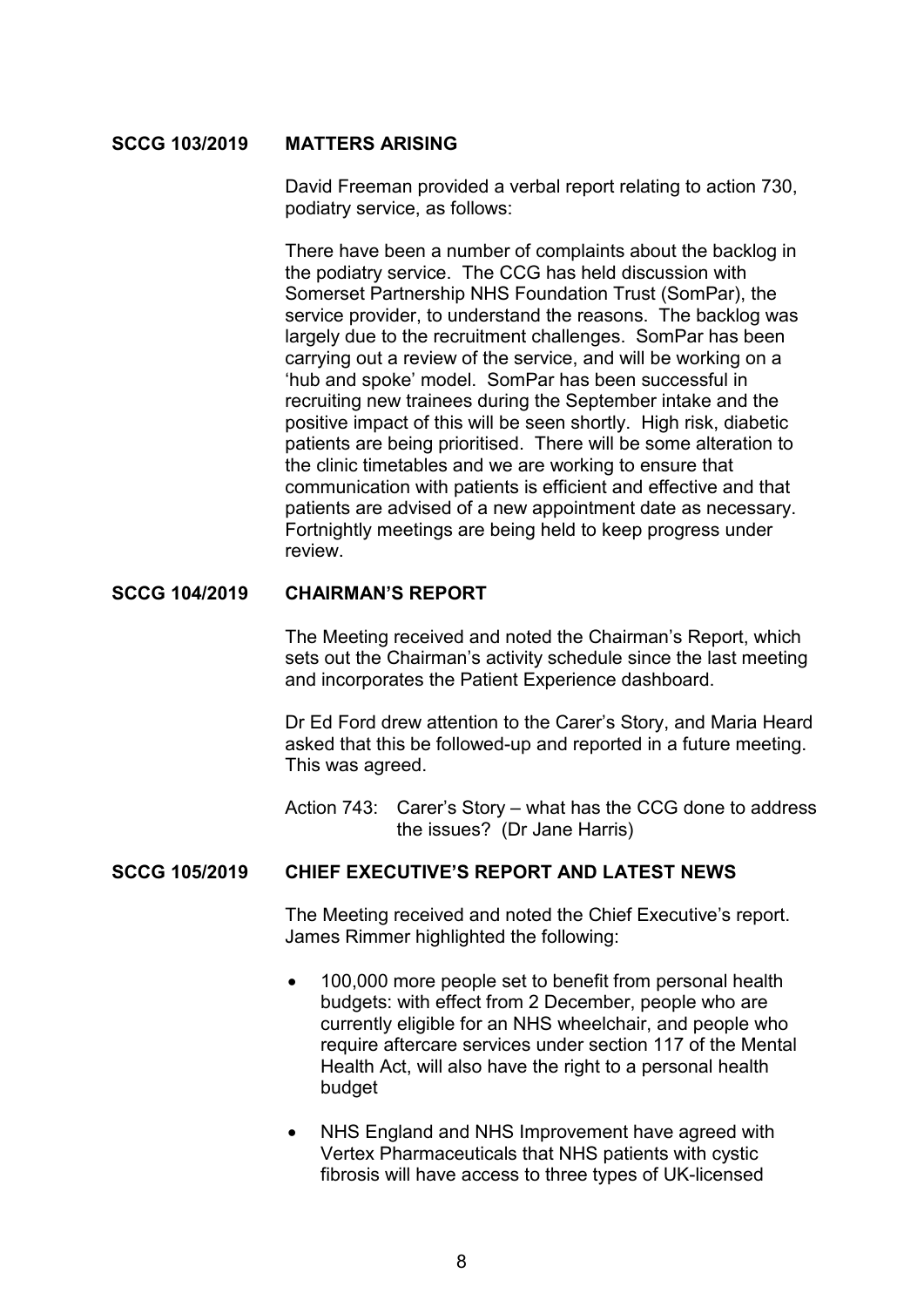medicines, providing benefit to some 5,000 people in England

- a survey of A&E and urgent care patients across England have highlighted their experiences around waiting times, standards of care and dignity, patient safety, quality of discharge arrangements and more. The survey will be reviewed by the local A&E Delivery Board – the majority of the scores for the Somerset are 9 out of 10
- Somerset has declared a climate crisis around single-use plastic and all NHS organisations are being asked to remove single-use catering plastics from their offices
- the introduction of NHS Passports to help staff work flexibly and cut administration costs
- better support for staff who raise the alarm on unsafe practice. ('Whistleblowers'.)
- Operational Pressures Escalation level (OPEL): Somerset is experiencing increased pressure on its services, with some hospitals at OPEL 4 (highest level). The CCG has introduced a 'Weekly Operational Look Forward' (WOLF), led by David Freeman
- Somerset CCG has been selected to receive more than £13 million additional funding for adult mental health services over the next three years
- Somerset has won the Sir Peter Carr Partnership Award, for its project to better support frail and elderly people to remain safely in the community. The project was initiated by the CCG and is being delivered in partnership with YDH, three Somerset GP Practices (Diamond Health Group, Queen Camel Medical Centre and Preston Grove Medical Centre), and local nursing homes
- Taunton and Somerset NHS Foundation Trust (T&S) will benefit from additional cancer screening funding from NHS England to replace/upgrade/refurbish its CT and MRI scanners, breasting screening imaging and assessment equipment
- Frome Medical Centre is the first UK practice to achieve the Royal College of General Practitioner's (RCGP) Green Impact Award Gold Plus

 Dr Jayne Chidgey-Clark welcomed the news about the additional funding for adult mental health services and Somerset's success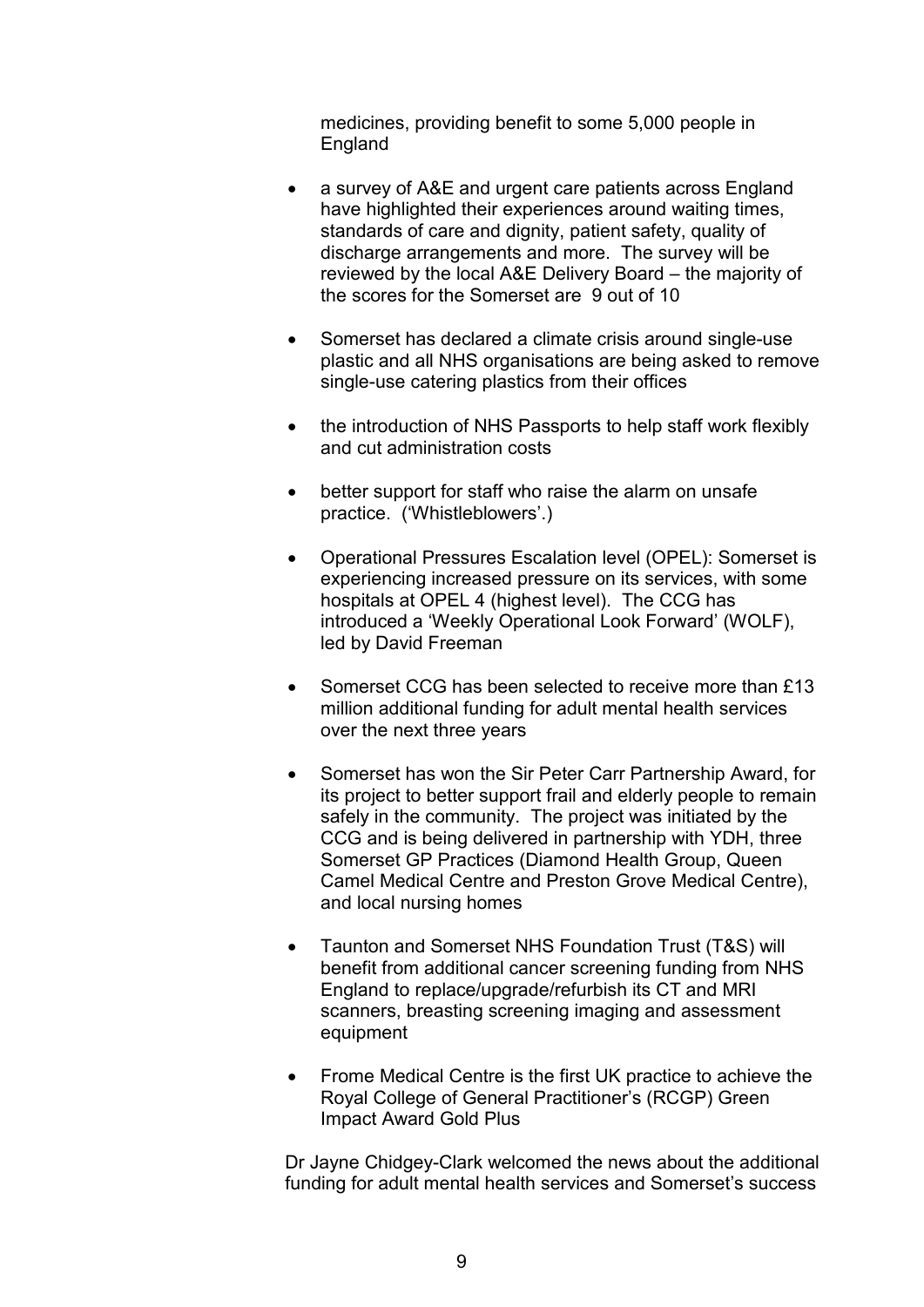in winning the Sir Peter Carr Partnership Award. Dr Chidgey-Clark also welcomed the additional funding for cancer screening for T&S and asked about the timescales for it making an impact:

 David Freeman responded that the additional funding had only recently been announced, and will be used to accelerate the positive progress that has been made in recent weeks.

 Maria Heard suggested that Dr Ed Ford write to the Sir Peter Carr team to express thanks, on behalf of the Governing Body, for their excellent achievement.

 Action 744: Write to the Sir Peter Carr team (Dr Ed Ford)

 Dr Jo Nicholl asked if there is a plan to expand the Sir Peter Carr pilot scheme across the county and how the learning from the initiative would be shared. Dr Nicholl and Sandra Corry agreed to discuss this separately.

# **SCCG 106/2019 EMERGENCY PLANNING, RESILIENCE AND RECOVERY (EPRR) SELF ASSESSMENT ASURANCE UPDATE REPORT 2019**

 The Meeting received the Emergency Planning, Resilience and Recovery (EPRR) Self-Assessment Assurance Report. David Freeman provided a verbal report and it was noted that:

- the EPRR document details the plans and actions to be taken by the CCG, as a Category 2 responder, in the event of a major incident
- the EPRR is regularly tested through various desk-top scenarios and the learning from these is embodied into the plans
- the EPRR is produced annually and is updated and adjusted as required. It is reviewed with NHS England on an annual basis
- as part of the assurance process, the Acute Trusts must also have very robust recovery plans in place. The Plans for the CCG and YDH are fully compliant with the standards; those for T&S and SomPar are substantially compliant, and anything outstanding will be concluded as part of their merger
- as reported by the Chief Executive, the CCG has introduced a 'Weekly Operational Look Forward' (WOLF), led by David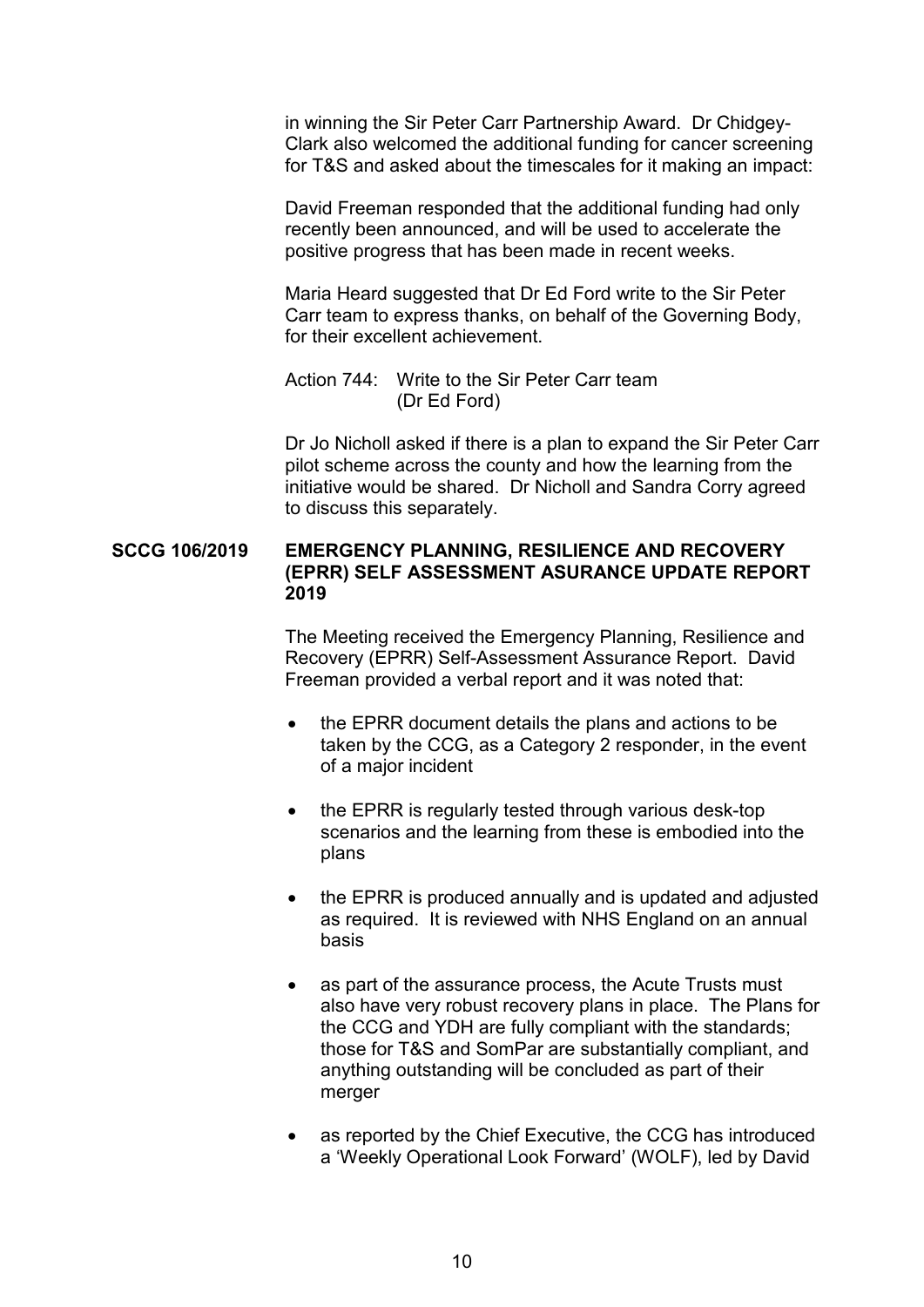Freeman, which links with the EPRR, with the CCG taking a leadership role for winter resilience and planning

 David Heath expressed surprise that Somerset has already peaked at OPEL 4, even though the weather conditions have not been extreme:

 David Freeman responded that the local situation is reflected nationally, and the pattern is similar to recent years' peaks and troughs, with various 'flu and winter vomiting outbreaks. David Freeman assured the meeting that people are not using hospitals inappropriately, and OPEL 4 is now de-escalating.

 Trudi Grant confirmed that higher levels of norovirus are being reported compared to this time last year, and the 'flu outbreaks have generally been in schools. Trudi Grant encouraged Governing Body members to promote the staff uptake of the 'flu vaccination.

 Dr Jayne Chidgey-Clark asked if the learning from last year, following the snow, had been incorporated into the plans. Alison Henly confirmed this was the case and that the On-Call Directors have regular meetings to ensure that any further learning is shared.

 David Freeman advised that a number of 4 x 4 vehicles will be available to respond to issues of patient and staff transport. Lou Evans welcomed this but stated that last year, some people were effectively trapped in hospital overnight despite being fit for discharge. David Freeman responded that in extreme weather circumstances the priority is not to get patients home but to provide urgent treatment to the patients that need it.

 Lou Evans asked how South Western Ambulance Services NHS Foundation Trust (SWAST) had been assessed for patient transport issues:

 David Freeman reminded the Meeting that the EPRR is about our ability to respond as a system in the event of a significant emergency or business continuity incident, eg. the poison attacks in Salisbury, the Wannacry virus on IT systems etc. The EPRR is not the same as the Winter Plan.

 Lou Evans asked if the requirements around any increase in UK threat level had been addressed: David Freeman responded that NHS organisations are involved in the work but the CCG is not the lead agency.

 Trudi Mann asked if GP surgeries should be involved in the EPRR – they all have a business continuity plan: David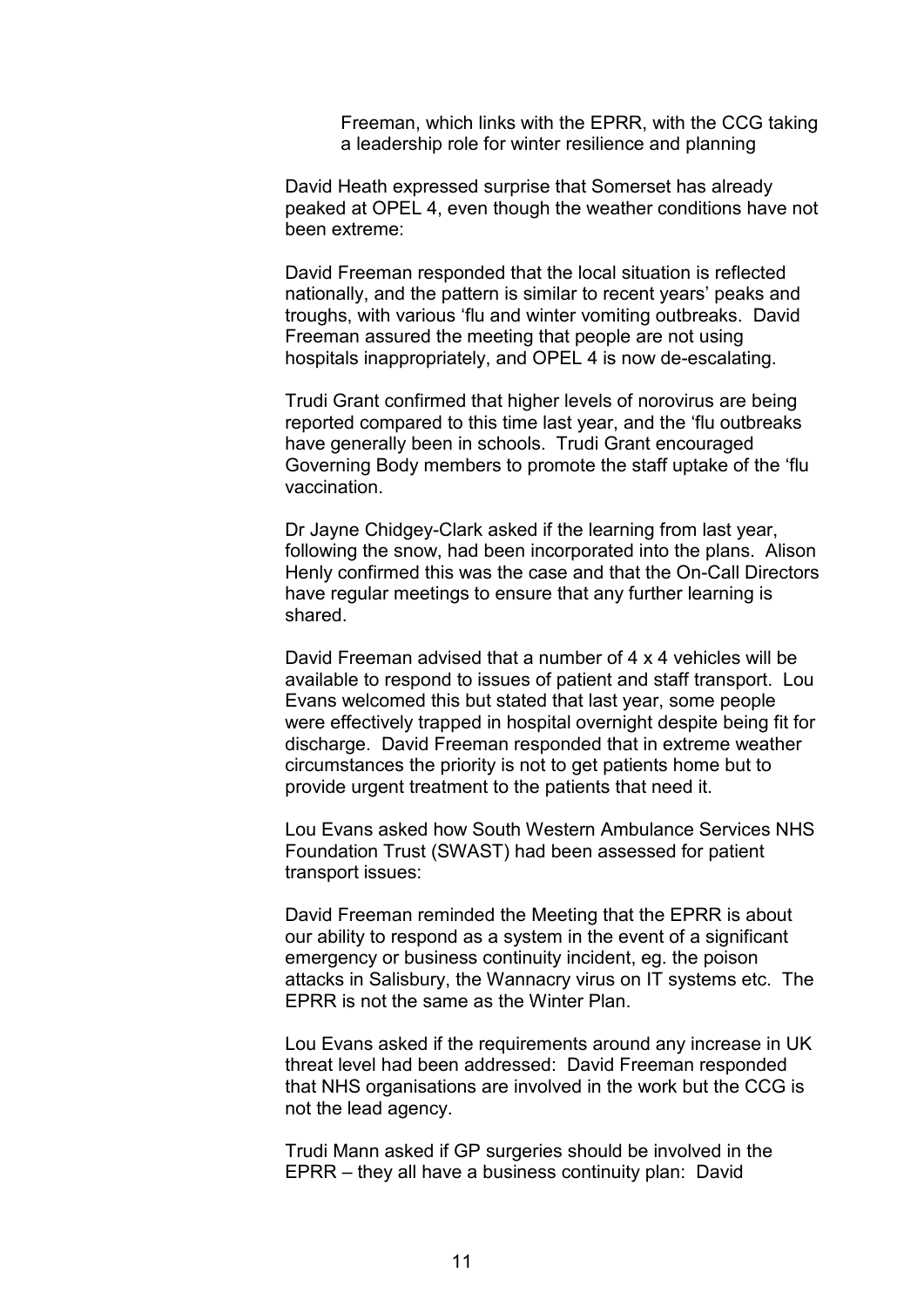Freeman confirmed that this is being considered by another workstream.

 Dr Ed Ford reminded the Meeting of the significant flooding in Somerset in 2013 and asked how primary care services would be provided to people who may be cut-off. Dr Jo Nicholl commented that GPs can potentially work remotely but this is sometimes hampered by the IT systems. Dr Nicholl asked if there are any plans to increase the availability of NHS laptops:

 David Freeman confirmed that the IT department is working directly with Practices to understand the issues of IT system access (EMIS etc) and how this can be improved in the event of a major incident.

 Trudi Grant advised that the Mass Casualty Plan, together with the EPRR, is regularly reviewed through the Health Protection Forum. Trudi Grant noted that a number of the planned desktop exercises had been cancelled and suggested they should be reinstated: David Freeman responded that the planned exercises had been removed due the requirement to cope with the EU Exit Plans; however, plans are now being drawn up for their reinstatement locally and in the wider area.

 The Governing Body noted the results of the assurance process for 2019 and the position of the CCG and its partners.

By a show of hands, the Governing Body approved:

- the Statement of Compliance for 2019
- the CCG's EPRR Policy

# **SCCG 107/2019 CORPORATE RISK REGISTER EXCEPTION REPORT**

 The Meeting received the Corporate Risk Register Exception Report. David Freeman reported that:

- as discussed in September and at a recent Development Session, the CCG is in the process of revamping its approach to risk
- training and testing of the new approach is being progressed and a Risk Management Group has been established as a sub-committee of the Clinical Executive Committee (CEC)
- the report as presented contains an error:
	- the report states that risk 322 (relating to cystic fibrosis and ME) has been increased from a risk rating of 12 to a risk rating of 20. This has been queried and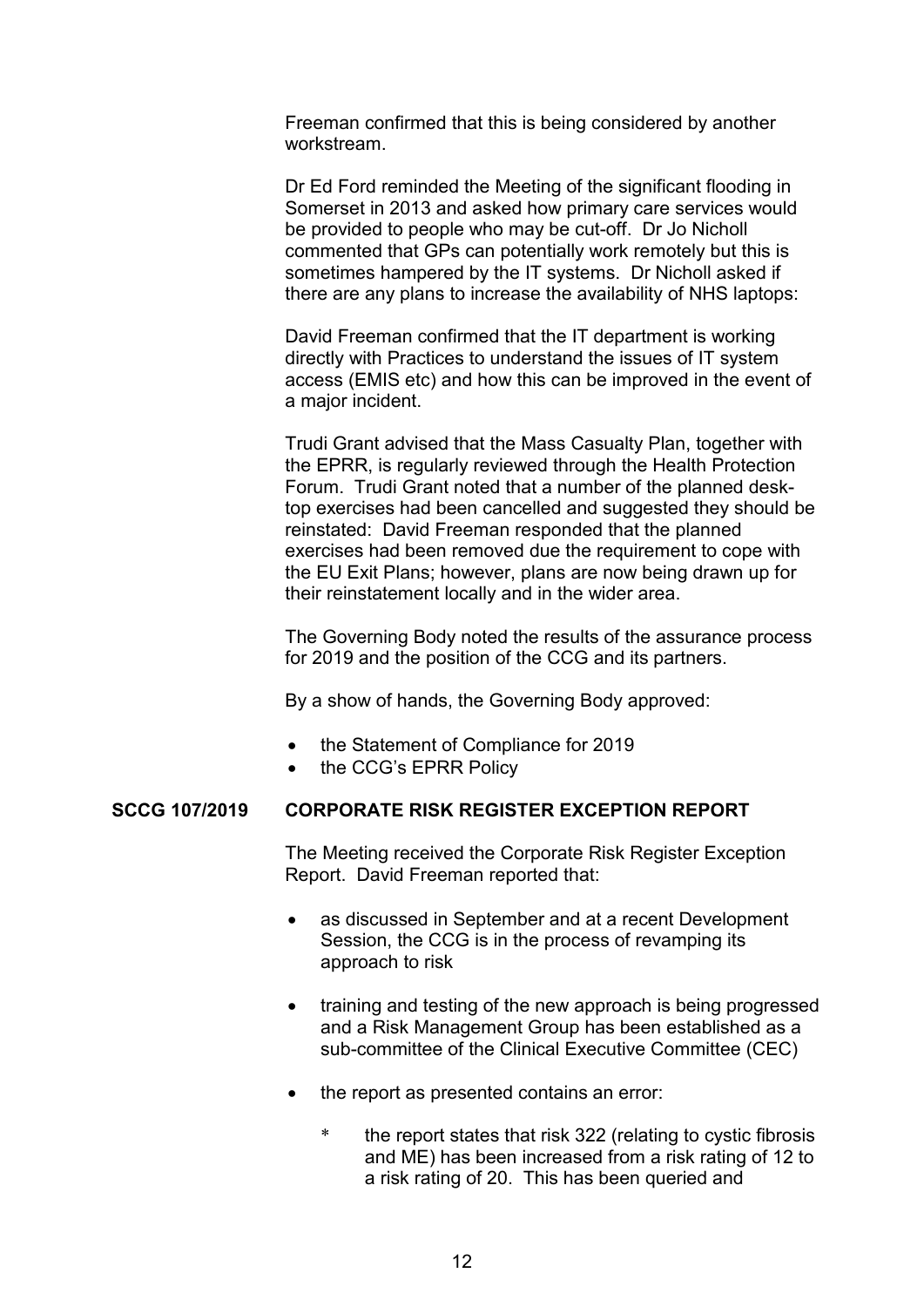following a deep-dive has been given a risk rating of 15, with the likelihood remaining at 5

- a commissioning review is underway due to the rapid increase in service demand over the past few years
- the Corporate Risk Register Exception Report will be presented to CEC and the CCG will continue to monitor the risks and ensure mitigations are in place

 Dr Jayne Chidgey-Clark noted that an error had been made around risk 361, harms from falls, where the date for completion of the work was 31 January 2019. It was acknowledged that this should read 31 January 2020.

 Dr Chidgey-Clark asked about the increase in the risk score for Continuing Healthcare (CHC):

 Sandra Corry responded that the CCG is confident that it will shortly return to a more balanced financial position for CHC and confirmed there had been no adverse impact on the quality of the work. The CHC team is working well together and is very professional.

 Lou Evans queried the escalation of risk 203, Delayed Transfers of Care (DTOCs), to the Corporate Risk Register, given that significant progress had been made on this over the past few years:

 David Freeman confirmed that investment in DTOCs has not been reduced; the impact has changed rather than the likelihood. It will be important to keep on top of the issues to ensure no deterioration, hence its escalation to the Corporate Risk Register. Lou Evans requested further detail about risk 203.

 Action 746: Further detail to be provided to the Governing Body around risk 203 (David Freeman)

 James Rimmer reported that the new Risk Management Strategy will be going to the Audit Committee, which will initiate deep dives as necessary and ensure that appropriate mitigations are sought.

 By a show of hands, the Governing Body approved the Corporate Risk Register Exceptions Report.

Action 745: Amend work completion date for risk 361 to read 31 January 2020 (Claire Miller)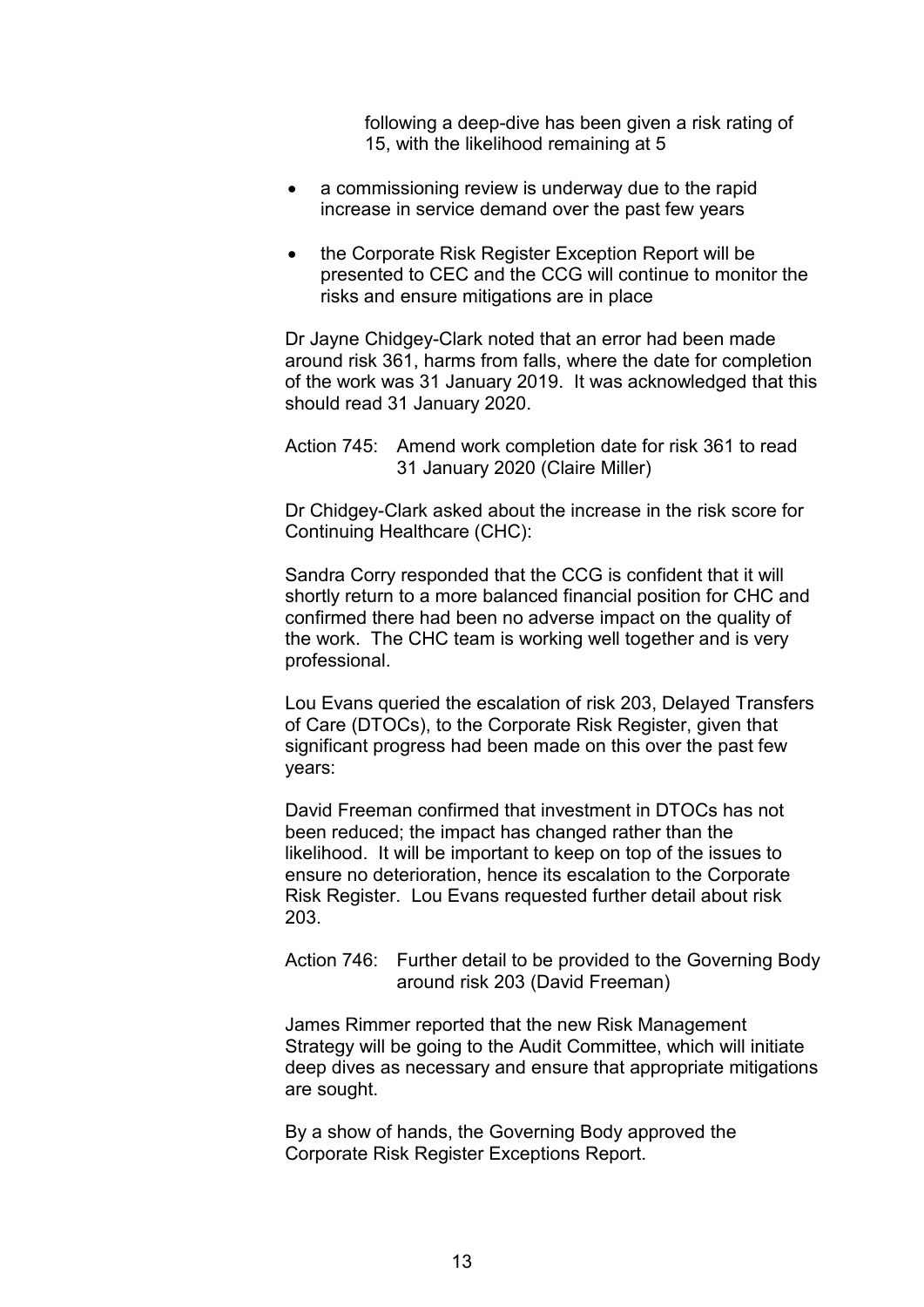## **SCCG 108/2019 QUALITY, SAFETY AND PERFORMANCE EXCEPTIONS REPORT**

 The Meeting received the Quality, Safety and Performance (QSP) Exceptions Report for the period April to September 2019. Sandra Corry and David Freeman provided a verbal report and it was noted that:

- key areas for focus include the Referral to Treatment (RTT) waiting times and diagnostic waiting times
- although wanting to deliver all constitutional targets, it has been acknowledged that this will not be possible in the shorter term, and so we are focused on what could be delivered
- the full system Operating Plan, including growth and recovery actions, was submitted to and discussed with NHS England, and forms the basis of the Long Term Plan (fiveyear plan)
- the CCG intends to recover and return to a sustainable financial position over the next four years
- a new System Performance Group has been launched, chaired by David Freeman, reporting to the Finance and Performance Committee
- NHS England has said that our priority is to maintain the improvement trajectories
- since the report was published, the team have been reviewing the latest data for October:
	- \* the waiting list for elective surgery has increased by 158 patients, which is within the tolerance level
	- \* there has been a 4% reduction in the number of new referrals to the elective care pathway
	- \* throughput in the waiting list has slowed. Early indications are that this is linked to the pension issues around consultants, meaning that additional planned clinics have not happened
	- \* NHS England has agreed that the CCG may adopt a different approach, working with partners, to reestablish the additional clinics. Theoretically, the CCG could divert the monies allocated to the Trusts into the private sector; however, we would prefer to take the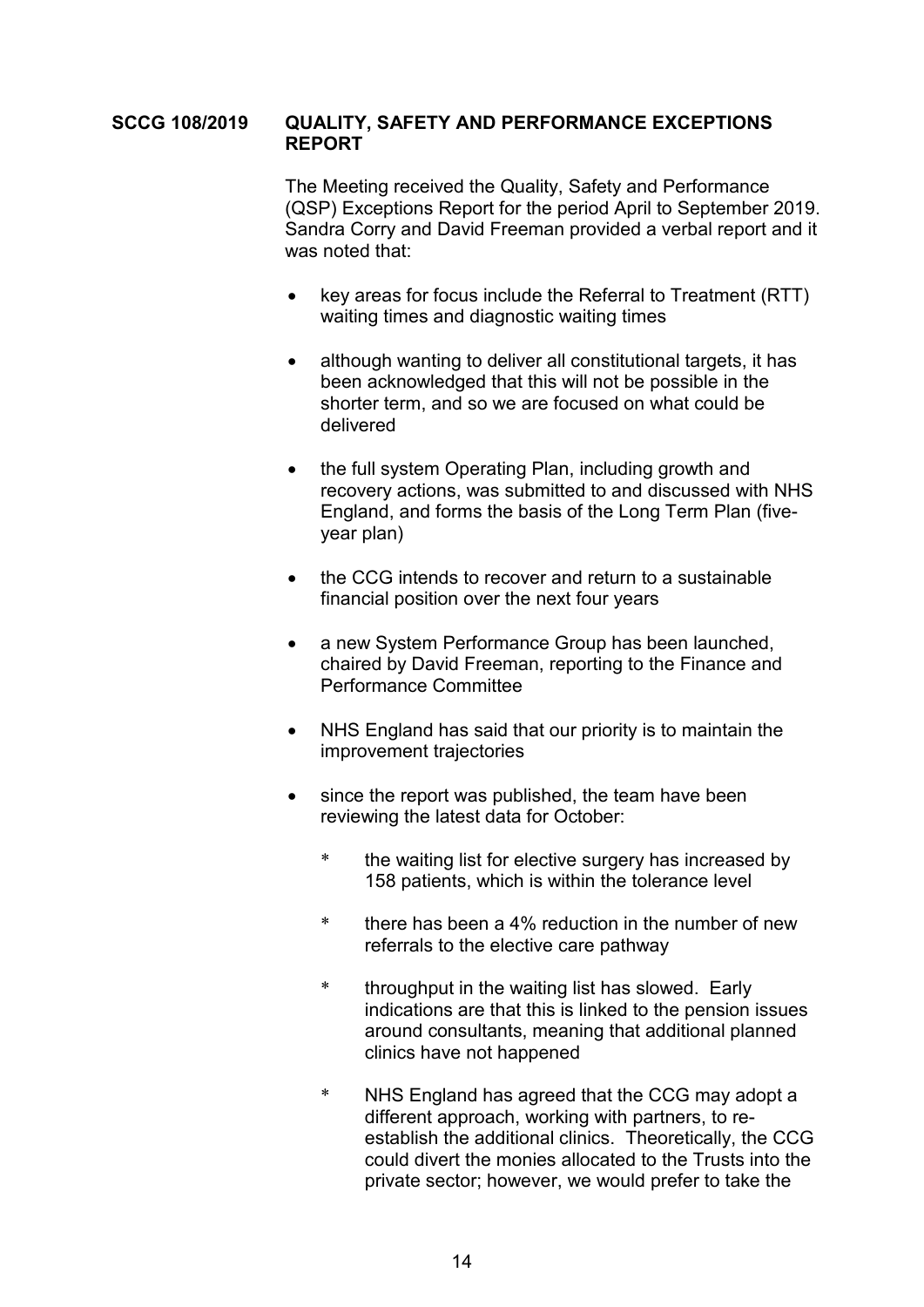challenge into the system to see how the issues can be resolved

- \* 52 week waiters: the plan was to have zero 52 week waiters by the year end (31 March 2020). Currently, 16 patients (compared to a plan of nine) have waited for 52 weeks or longer - this compares with 72 patients at this time last year. Of the 16 patients, six have chosen to delay their treatment. Setting these aside, there are now 10 patients (versus a plan of nine) who have waited for 52 weeks or longer
- \* a number of patients are waiting for specialist treatment at T&S. To ensure we remain on track with the trajectory, 15 patients will need to be booked for treatment in November
- \* the System Performance Group will be undertaking a deep dive into these issues at its meeting in December
- \* of particular concern are the diagnostic delays, affecting both cancer two-week waits and other aspects of patient care, eg. patients awaiting test results
- \* a full recovery plan for diagnostics is due to be presented to the System Performance Group in December
- \* T&S remains our most challenged provider but improvements are being seen: a third MRI scanner was commissioned into service in August; the workforce in ultrasound is being strengthened; similarly in endoscopy
- \* replacement of the decontamination unit at Bridgwater Hospital will conclude in December and the new unit will become live in January. Two additional endoscopists will start in December, increasing endoscopy capacity from three days to five days. There have been changes in the clinical guidance relating to surveillance and this will have an effect in Quarter 4
- \* the report includes a summary of the most recent CQC ratings for the various Somerset providers. The standards set by CQC, against which the providers are judged, include safeguarding; recruitment checks; medical safety; accuracy of records; staffing levels and skills; patient risk assessments; mental capacity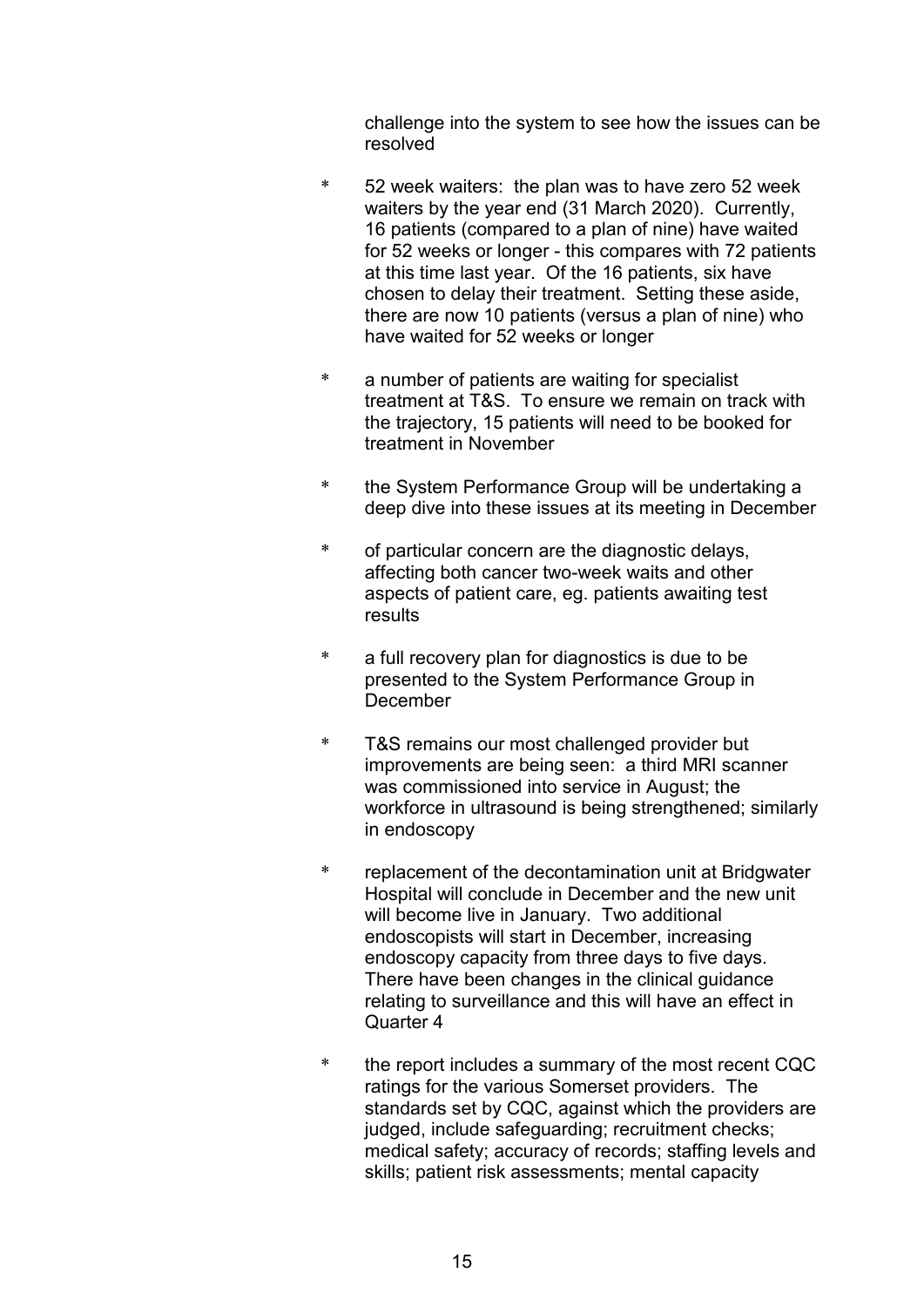assessments; infection prevention and control; monitoring and improving service safety

 Dr Jayne Chidgey-Clark asked about the work relating to the Lesbian, Gay, Bisexual and Transgender (LGBT) action plan, and noted the challenges relating to the Trusts' record-keeping around protected characteristics. Dr Chidgey-Clark stressed the importance of the CCG's duty to ensure equality and equity of service access, which cannot be demonstrated without proper record-keeping.

 Sandra Corry drew attention to the LGBT action plan summary report and update. The CCG is undertaking significant work with the service providers to understand the areas for further focus and, although this work is in its early stages, there have been some very positive aspects, most particularly in the primary care pathway for accessing gender identity services and the review of the fertility policy to ensure equality of access, and this work has been recognised by NHS England. The challenges of recordkeeping around protected characteristics is acknowledged: Somerset's Equality and Health Inequality RightCare Pack states that hospitalisation records show that 12.5% of people have an 'unknown' ethnicity, compared to 6.6% nationally and 5.6% within our RightCare 10 group. It is likely that similar low recording applies to other characteristics and the CCG is working with hospitals to help improve the position.

 Dr Jayne Chidgey-Clark asked that an update report be provided in six months' time (May meeting).

 Action 747: Update on record-keeping relating to recordkeeping for protected characteristics to be provided to the May meeting of the Governing Body (Sandra Corry)

 Responding to a query from Dr Chidgey-Clark, David Freeman advised that the CCG is working with primary care in terms of physical health checks for people with serious mental illness. GPs must have access to the skills needed to support these individuals, and we expect to see improvements in the coming months.

 Dr Chidgey-Clark expressed concern about the increased risks relating to Meddcare (formerly Devon Doctors), the provider of the integrated urgent care service, and asked about the mitigations:

 Alison Henly responded that the risks largely related to recruitment issues, and the CCG has had a number of discussions with Meddcare about this. Some of the new winter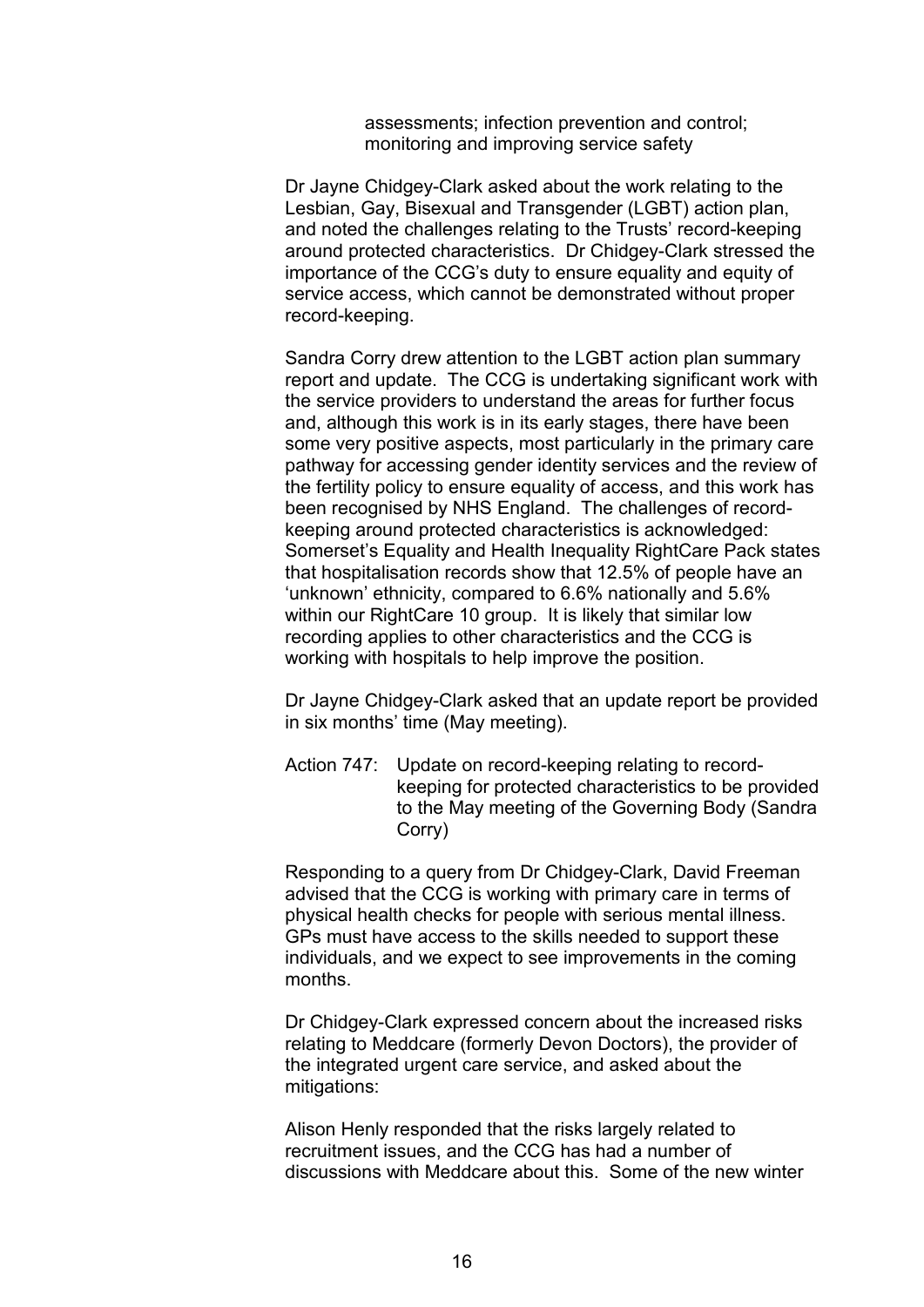funding will be invested in providing incentive arrangements to hopefully increase the uptake of GPs for shift cover.

 David Heath noted a duplication of information against YDH and Royal United Hospital Bath NHS Foundation Trust (RUH) around diagnostic six week waits, and asked if this was in error: David Freeman confirmed this would be clarified.

 Action 748: Diagnostic six week waits: Duplication of the information against YDH and RUH to be checked (David Freeman)

 David Heath asked about the bid to develop a rapid diagnostic service for the Mendip area: James Rimmer, in his capacity as Executive Chair of the Somerset, Wiltshire, Avon and Gloucestershire Cancer Alliance, advised that this is part of the roll-out of the national cancer plan. Mendip Practices are working with RUH to look at fast track for patients with suspected cancer.

 Referring to the actions to improve 62 day cancer performance (page 22 of the report refers), Dr Jo Nicholl noted the relaunch of the FIT (Faecal Immunochemical Test) test for suspected colorectal cancers, which hopes to reduce unnecessary referrals to hospital, and asked about the likely impact on colonoscopy rates. Dr Nicholl also noted that uptake of FIT had increased by 150% since its relaunch and asked what the increase meant in terms of the number of patients:

 David Freeman responded that the medium and long-term projections for the FIT relaunch have not yet been mapped. Patient numbers will be clarified and brought back.

 Action 749: How does the 150% increase in FIT uptake convert to patient numbers? (David Freeman)

 Trudi Mann noted the clear focus on reducing the number of people waiting more than 52 weeks from referral to treatment, but expressed concern about the number of patients (534) waiting for more than 40 weeks. Trudi Mann asked if this could be included as a 'deep dive' exercise by the System Performance Group, and this was agreed by David Freeman. David Freeman also reported that the number of patients waiting for more than 40 weeks had reduced by 83 patients in October.

 Action 750: System Performance Group to undertake a 'deep dive' of 40 week waiters (David Freeman)

 By a show of hands, the Governing Body approved the Quality, Safety and Performance Exceptions report for the period 1 April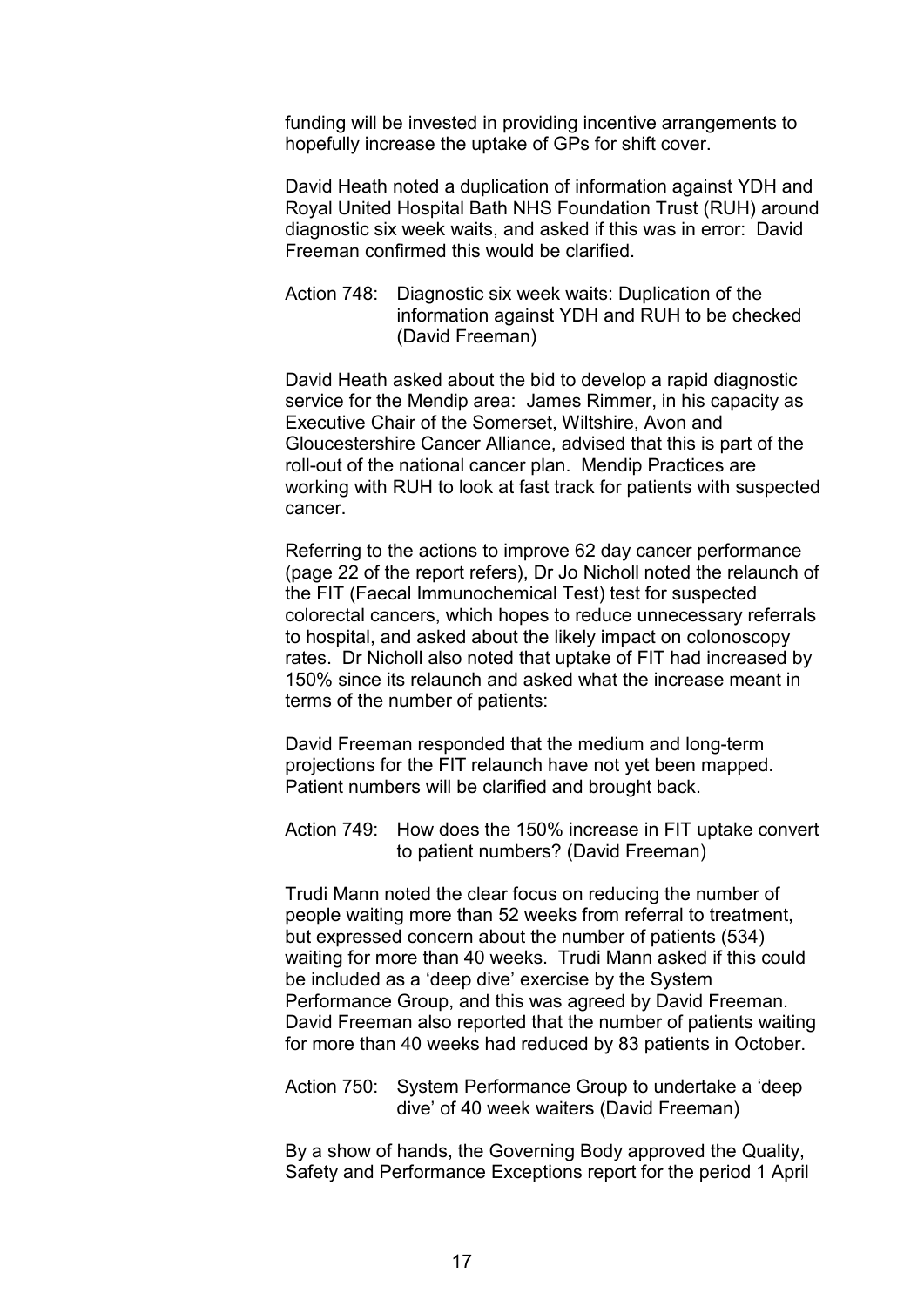to 30 September 2019.

## **SCCG 109/2019 FINANCE REPORT FOR THE PERIOD 1 APRIL TO 30 SEPTEMBER 2019**

 The Meeting received the Finance Report for the period 1 April to 30 September 2019. Alison Henly provided a verbal report and it was noted that:

- the report assumes that the CCG is on track to deliver the planned £4.5 million deficit. This will ensure eligibility to receive £4.5 million Commissioner Sustainability Funding (CSF), resulting in an overall year-end breakeven position
- variances to the plan for the CCG position arise from risks that have materialised in the first six months of the financial year:
	- \* the cost of over-performance at Out-of-County providers relating to non-elective activity and higher than planned routine procedures
	- \* a backdated recharge relating to Continuing Healthcare (CHC) spanning several financial years, which was not planned for when setting the budgets
		- the CHC team recently presented to the Finance and Performance Committee the actions that are being taken to address the financial deficit
		- the Finance and Performance Committee has requested that further work be carried out to understand which actions could be accelerated, and if any additional action could be taken, to ensure delivery against the budget
- mitigation of the risks to delivery of the end-of-year financial position has reduced this to £8.2 million. The position is under constant review to ensure that further mitigating action is taken. The risks include £1.2 million in respect of the national in-year prescribing settlement, for which there is currently no national solution
- the CCG holds the system stretch target of £8.5 million. Plans are being developed to address this and delivery against the financial target will be reviewed on an ongoing basis as we move through the financial year. The finance report assumes that the stretch target will be delivered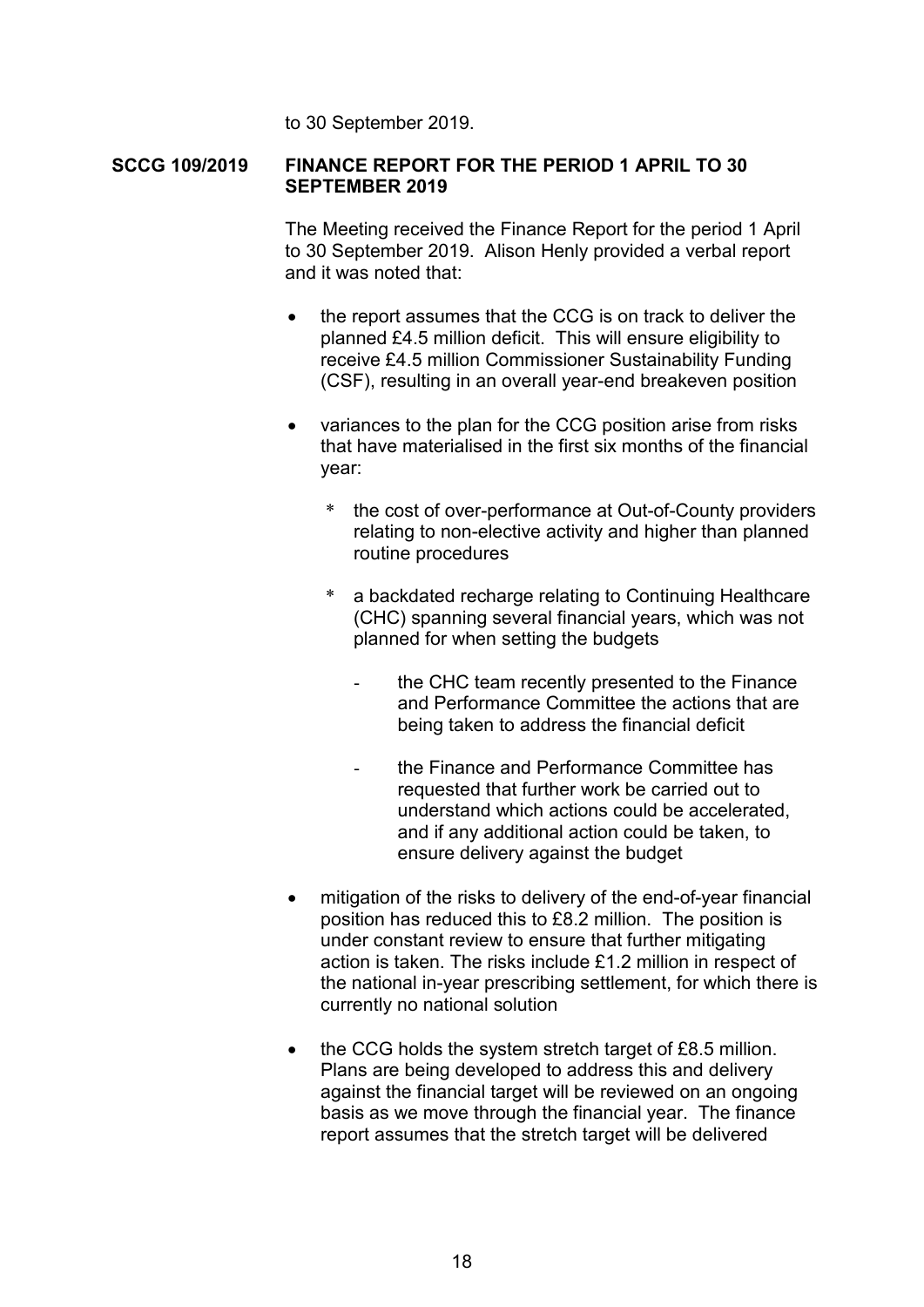in summary, the CCG is projecting a breakeven position this year, after CSF funding

 Referring to out of county providers and the increase in emergency admissions, Maria Heard asked if providers have good access to admission avoidance schemes:

 Alison Henly responded that an escalation process has been established by the urgent care team in the event of an increase in emergency admissions at out of county providers. For Somerset, all discharge schemes are supported. For RUH and others, a team will go into the hospital to review patients who have been admitted on a long-stay basis. The CCG has invested in schemes looking at alternatives to admissions to RUH and has confidence that the schemes re supporting patients earlier in the pathway.

 David Heath asked if it could be assumed that over-performance by RUH is linked to under-performance by Care UK: Alison Henly responded that an automatic link cannot be made - RUH is experiencing other issues and a number of patients have been called back for procedures. Somerset CCG has identified the issues and ensured that quality and safety has not been compromised. The issues are largely related to patient choice.

 Dr Jayne Chidgey-Clark asked about the QIPP risks and mitigations: Alison Henly responded that there is one finance report for the whole system, and the Directors of Finance are concerned about the QIPP risks. A recent meeting of the system Chairs and Chief Executives had looked at the mitigations for this year. An impact assessment will be done by 2 December and will be presented to the Programme Executive Group.

 Lou Evans suggested that more focus should be given to the out of county providers, given the £2 million overspend. Alison Henly advised that contracts have been signed with the out of county providers and work is being shared with other CCGs. There is a focus on cost reduction and sharing the learning.

 Grahame Paine asked for an update on the cumulative deficit carried forward: Alison Henly confirmed there is a recovery plan for Somerset, to repay the £3.5 million deficit over the next three years.

 Dr Jo Nicholl queried the reason for the cost pressure in the primary care delegated budgets being offset by underspend in QOF (Quality Outcomes Framework): Alison Henly advised that the QOF budget was set at 100% utilisation but realistically this was unlikely.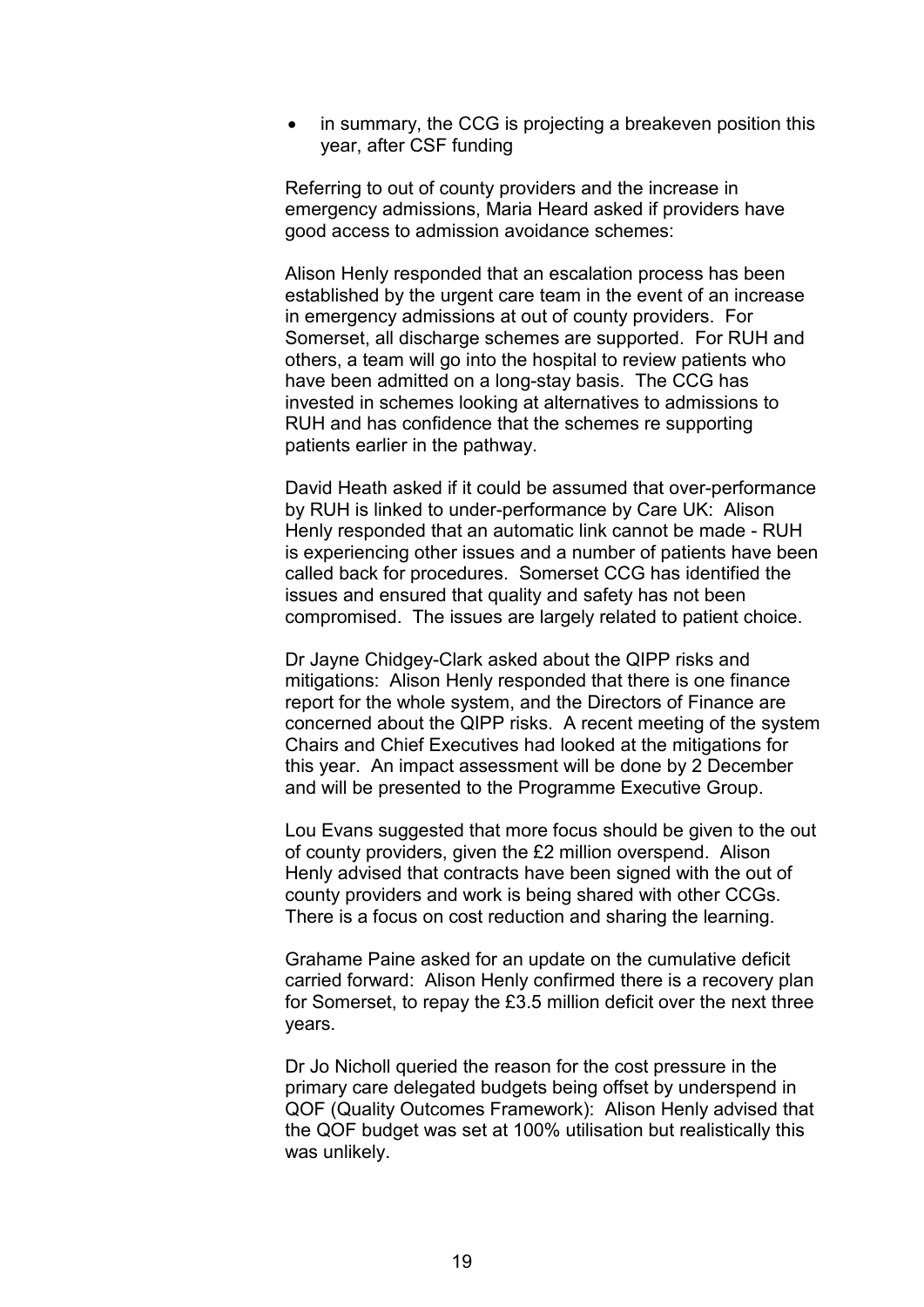By a show of hands, the Governing Body approved the Financial Report for the period 1 April to 30 September 2019.

# **SCCG 110/2019 ANNUAL REPORTS**

The Meeting received and noted the following Annual Reports:

- infection control
- safeguarding adults
- safeguarding children

 Governing Body members were asked to raise any items of concern or for clarification with the Leads.

 Dr Jayne Chidgey-Clark acknowledged the work that had gone into preparing the annual reports and asked that the Governing Body's thanks be expressed to the teams.

 Action 751: Governing Body thanks to be extended to the infection control and safeguarding teams for their annual reports (Sandra Corry)

# **SCCG 111/2019 COMMITTEE SUMMARY REPORTS**

 The Meeting received and noted the Committee Summary Reports (Core Briefs) for the following committees:

- Clinical Executive Committee (Chair: James Rimmer)
- Finance and Performance Committee (Chair: Lou Evans)
- Patient Safety and Quality Assurance (Chair: Dr Jayne Chidgey-Clark)
- Audit Committee (Chair: Lou Evans)

 Governing Body members were asked to raise any items of concern or for clarification with the Committee Chairs.

### **SCCG 112/2019 GOVERNING BODY MEETING DATES 2020**

The Governing Body noted the meeting dates for 2020.

**SCCG 113/2019 ANY OTHER BUSINESS**

There was no further business.

# **SCCG 114/2019 DATE OF NEXT MEETING**

 An Extraordinary meeting of the Governing Body has been scheduled for Thursday, 16 January 2020, starting at 2.00 pm (venue to be confirmed). Please note: it may be necessary to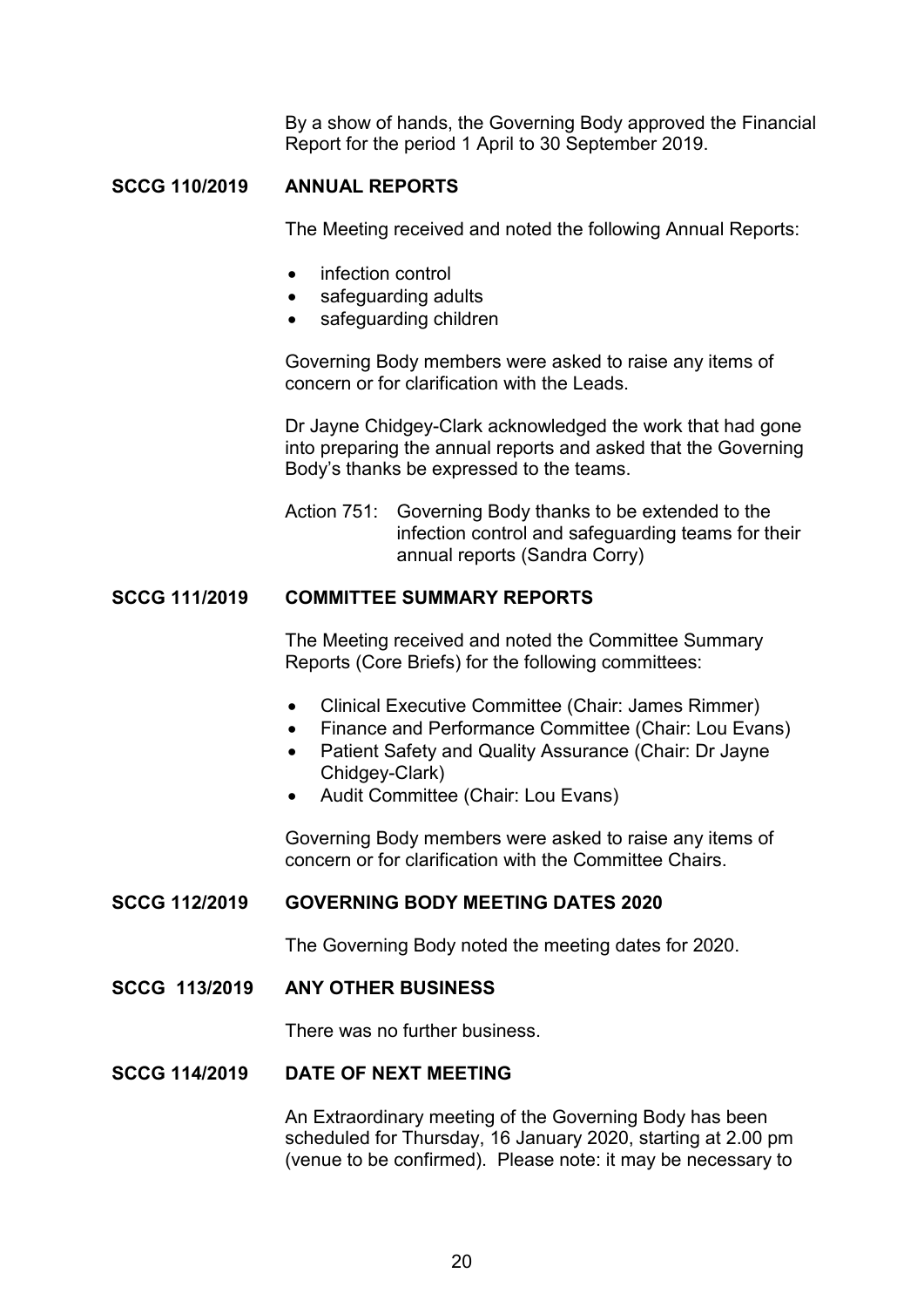cancel this meeting in the light of the political situation following the general election.

 Thereafter, the next Governing Body meeting will be held on Thursday, 30 January 2020 at 9.30 am at Wynford House, Yeovil. Members of the public are welcome to attend.

 The Chairman closed the Part A section of the Meeting. The remainder of the Meeting would be held in closed session, having regard to the confidential nature of the business to be transacted, publicity on which would be prejudicial to the public interest.

CHAIRMAN ……………………. DATE ………………………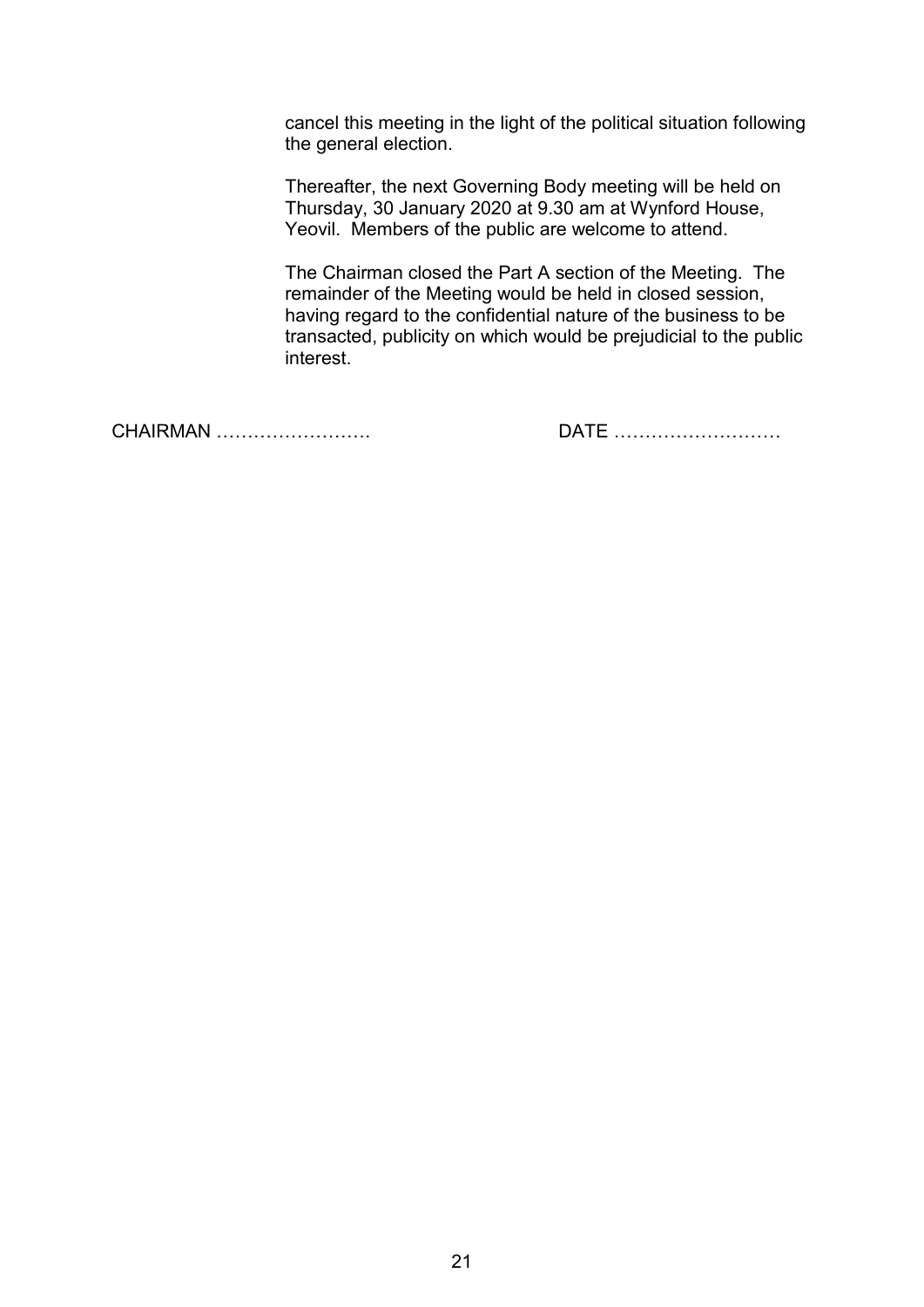

#### **ACTIONS ARISING FROM THE PART A SCCG GOVERNING BODY MEETING HELD ON 28 NOVEMBER 2019**

*Text in green was added arising from discussion at the meeting of the Governing Body on 28 November 2019 and through subsequent updates from Directors. Items marked Complete, Closed or subsumed into Business as Usual will be deleted from future schedules* 

| <b>Action</b><br>No. | <b>Action</b>                                                                                                                                | Lead                                   | <b>Updates/Action Date</b>                                                    |
|----------------------|----------------------------------------------------------------------------------------------------------------------------------------------|----------------------------------------|-------------------------------------------------------------------------------|
|                      | <b>Actions Arising from Meeting held on 28 November 2019</b>                                                                                 |                                        |                                                                               |
| 751                  | GB thanks to be extended<br>to the Infection C ontrol and<br><b>Safeguarding Teams for</b><br>their annual reports                           | <b>Sandra Corry</b>                    | 13/1/20: Complete                                                             |
| 750                  | <b>System Performance Group</b><br>to undertake a deep dive of<br>40 week waiters                                                            | <b>David Freeman</b>                   |                                                                               |
| 749                  | QSP report: How does the<br>150% increase in FIT<br>uptake convert to patient<br>numbers?                                                    | <b>David Freeman</b>                   |                                                                               |
| 748                  | <b>QSP Report: Diagnostic six</b><br>week waits: duplication of<br>the information against YDH<br>and RUH to be checked                      | David Freeman                          |                                                                               |
| 747                  | <b>QSP Report: Update</b><br>relating to record-keeping<br>for protected characteristics<br>to be provided to the GB in<br>six months' time. | <b>Sandra Corry</b>                    | Include on the forward agenda for<br><b>May 2020</b>                          |
| 746                  | <b>CRR report: Further detail</b><br>to be provided to the GB<br>around risk 203                                                             | David Freeman/<br><b>Claire Miller</b> |                                                                               |
| 745                  | <b>CRR report: Amend work</b><br>completion date for risk 361<br>to read 31 January 2020                                                     | <b>Claire Miller</b>                   |                                                                               |
| 744                  | <b>Write to the Sir Peter Carr</b><br>team                                                                                                   | Dr Ed Ford                             | <b>Complete</b>                                                               |
| 743                  | Carer's Story: What has<br>the CCG done to address<br>the issues?                                                                            | <b>Jane Harris</b>                     | 7/1/20: We aim to bring this back<br>to the March GB to update on<br>progress |
| 742                  | <b>Public Questions:</b><br>Response to Ms Caller's<br>final question to be<br>prepared when appropriate                                     | <b>David Freeman</b>                   |                                                                               |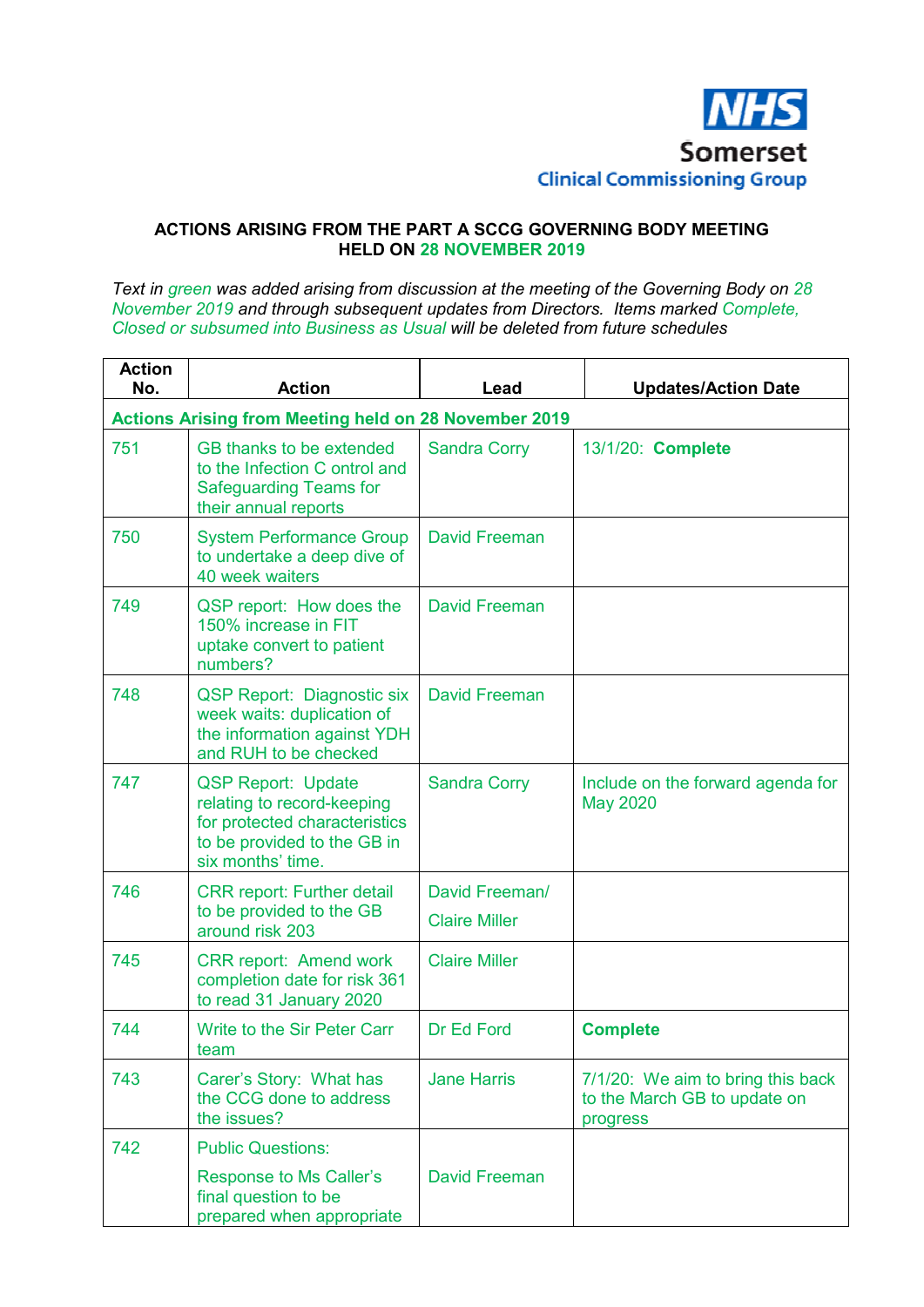| 741                                                                                       | <b>Procurement Decisions</b><br>Register to be reviewed and<br>an update provided to the<br>GB on 30 January 2020                                                      | <b>Alison Henly</b>                           | <b>30 January 2020</b>                                                                                                                                                    |  |
|-------------------------------------------------------------------------------------------|------------------------------------------------------------------------------------------------------------------------------------------------------------------------|-----------------------------------------------|---------------------------------------------------------------------------------------------------------------------------------------------------------------------------|--|
|                                                                                           | Actions Arising from Meeting held on 19 September 2019                                                                                                                 |                                               |                                                                                                                                                                           |  |
| 740                                                                                       | <b>WRES Action Plan and</b><br>future staff surveys to be<br>broadened to include<br>escalation around BME<br>bullying and harassment<br>indicators                    | <b>James Rimmer</b><br>(Sophie<br>Wainwright) | 19/11/19: Confirmed this will be<br>included in the next iteration of<br>the staff survey and results<br>brought back to the GB in late<br>Spring 2020 (May/June). Closed |  |
| 738                                                                                       | Winter scenario planning<br>and testing to be<br>undertaken, around elective<br>care in particular, and<br>reported to the Finance and<br><b>Performance Committee</b> | Alison Henly/<br>David Freeman                | 29/11/19: System winter<br>workshop held to consider<br>different scenario testing, feeding<br>into F&P Committee and A&E<br>Delivery Board. Complete                     |  |
| 737                                                                                       | Include Performance and<br>Quality as a separate<br>section in the Winter Plan<br>for 2020/21                                                                          | David Freeman                                 |                                                                                                                                                                           |  |
| 736                                                                                       | <b>Share the Somerset Winter</b><br>Plan with the Local Health<br>Resilience Partnership                                                                               | David Freeman                                 |                                                                                                                                                                           |  |
| 735                                                                                       | <b>Review the Winter Plan</b><br>around 7-day working                                                                                                                  | David Freeman                                 |                                                                                                                                                                           |  |
| 734                                                                                       | Winter Plan: Arrangements                                                                                                                                              | David Freeman                                 |                                                                                                                                                                           |  |
| for vaccinating primary care<br>staff, including monitoring of<br>take-up, to be reviewed |                                                                                                                                                                        | (James Warren)                                |                                                                                                                                                                           |  |
| 730                                                                                       | Discussion to be held with<br>SomPar about reducing the                                                                                                                | David Freeman                                 | 28 November (under Matters<br>arising)                                                                                                                                    |  |
| backlog in the podiatry<br>service                                                        |                                                                                                                                                                        |                                               | <b>Complete - refer to Minutes of</b><br><b>28 November</b>                                                                                                               |  |
| Actions Arising from Meeting held on 25 July 2019                                         |                                                                                                                                                                        |                                               |                                                                                                                                                                           |  |
| 729                                                                                       | Position of south west<br>consultants and<br>tax/pensions to be<br>understood, and potential<br>impact on services to be<br>modelled                                   | David Freeman                                 |                                                                                                                                                                           |  |
| 727                                                                                       | 360° survey analysis to be<br>discussed with the Local<br>Authority and Health and<br><b>Wellbeing Board</b>                                                           | Dr Ed Ford<br>David Freeman                   | 6/1/20: <b>Complete</b> , as part of<br>discussions around Integrated<br>Care System (ICS) and joint<br>commissioning.                                                    |  |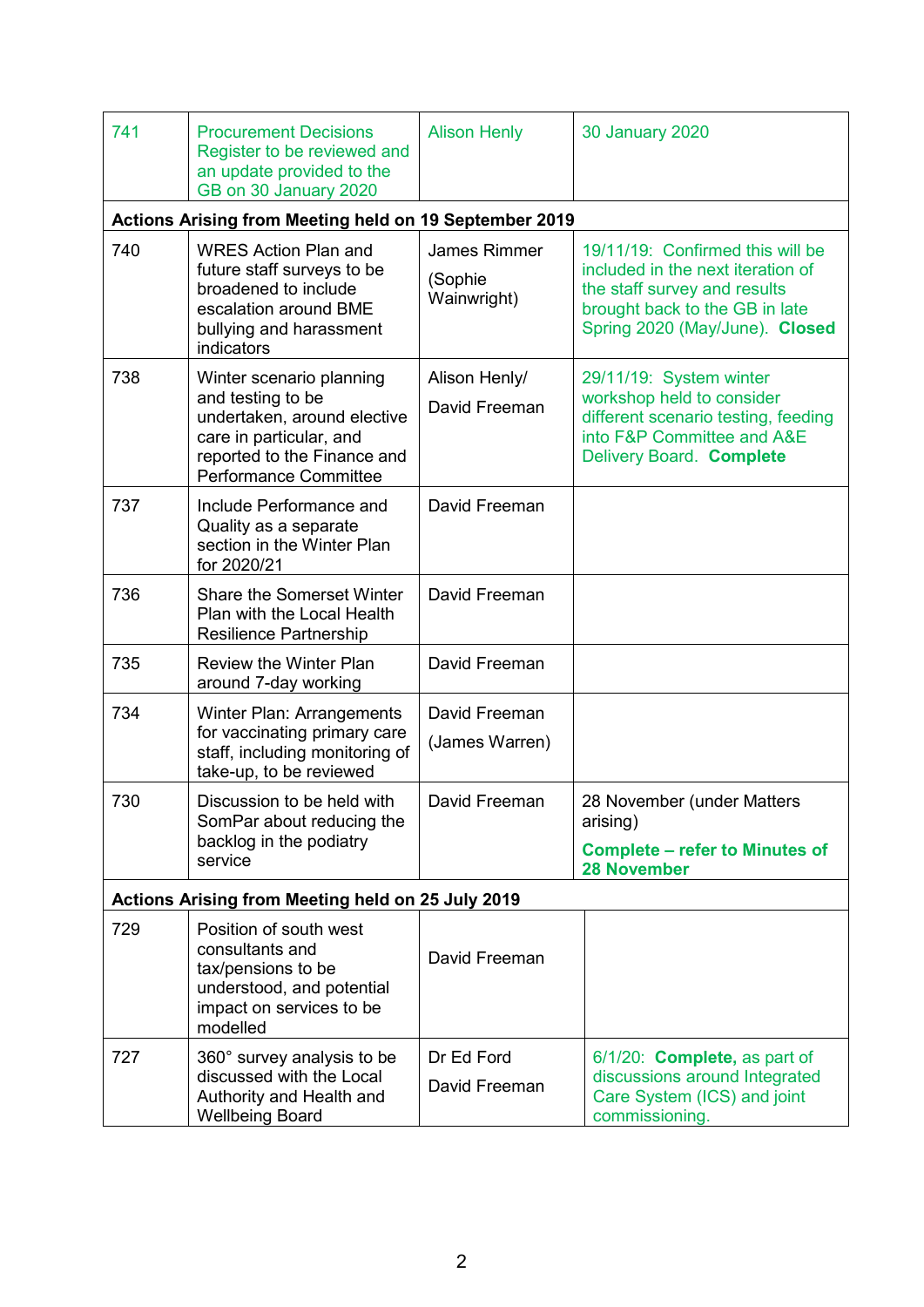| 725<br>Progress formal sign-off of<br>the Operational Plan and<br>establish the reasons for<br>the delay with NHS England |                                                                                                                                                                 | <b>Alison Henly</b>                                        | 27/8: Awaiting further feedback<br>from NHSE/I<br>8/1/20: Email received 22/9/19                                          |
|---------------------------------------------------------------------------------------------------------------------------|-----------------------------------------------------------------------------------------------------------------------------------------------------------------|------------------------------------------------------------|---------------------------------------------------------------------------------------------------------------------------|
|                                                                                                                           |                                                                                                                                                                 | that contracts can now be<br>signed for 2020/21 - Complete |                                                                                                                           |
| 723                                                                                                                       | Undertake work with the<br>Trusts to increase the<br>learning from patient stories                                                                              | <b>Jane Harris</b>                                         | This is being progressed as part<br>of the action plan supporting our<br>Communications and<br><b>Engagement Strategy</b> |
| 722                                                                                                                       | Defibrillator data information<br>to be requested from<br><b>SWAST</b>                                                                                          | David Freeman<br>(Becky Keating)                           | 3/9: Data information has been<br>requested from SWAST.                                                                   |
| 721                                                                                                                       | Register to be updated on<br>the website                                                                                                                        | <b>Kathy Palfrey</b>                                       | <b>Complete</b>                                                                                                           |
|                                                                                                                           | Actions Arising from Meeting held on 23 May 2019                                                                                                                |                                                            |                                                                                                                           |
| 718                                                                                                                       | Investigate venues for the                                                                                                                                      | Tracey Tilsley/                                            | 12/7: Being progressed.                                                                                                   |
|                                                                                                                           | 2020/21 AGM and Healthy<br>NHS Somerset event,                                                                                                                  | <b>Kathy Palfrey</b>                                       |                                                                                                                           |
|                                                                                                                           | taking account of a Children                                                                                                                                    |                                                            |                                                                                                                           |
|                                                                                                                           | and Young People's<br>Services theme, eg. At a                                                                                                                  |                                                            |                                                                                                                           |
|                                                                                                                           | college or academy                                                                                                                                              |                                                            |                                                                                                                           |
|                                                                                                                           | Actions Arising from Meeting held on 28 March 2019                                                                                                              |                                                            |                                                                                                                           |
| 711                                                                                                                       | <b>Approved Committee</b><br>Minutes to be published on<br>the website                                                                                          | <b>Committee Chairs</b>                                    | Ongoing                                                                                                                   |
| 706                                                                                                                       | CRR: Governing Body to<br>be updated about risk<br>reference N24, case<br>management of CHC<br>funded patients at home,<br>and when a decision will be<br>made. | Sandra Corry                                               |                                                                                                                           |
|                                                                                                                           | Actions Arising from Meeting held on 31 January 2019                                                                                                            |                                                            |                                                                                                                           |
| 701                                                                                                                       | Ensure that child/young<br>adult self-harm is included<br>on the risk register                                                                                  | David Freeman/<br><b>Andrew Keefe</b>                      | 12/11/19: This has been<br>determined as a Mental Health<br>Commissioning Team risk rather<br>than Safeguarding           |
|                                                                                                                           |                                                                                                                                                                 |                                                            |                                                                                                                           |
|                                                                                                                           |                                                                                                                                                                 |                                                            |                                                                                                                           |
|                                                                                                                           |                                                                                                                                                                 |                                                            |                                                                                                                           |
|                                                                                                                           |                                                                                                                                                                 |                                                            |                                                                                                                           |
|                                                                                                                           |                                                                                                                                                                 |                                                            |                                                                                                                           |
|                                                                                                                           |                                                                                                                                                                 |                                                            |                                                                                                                           |
|                                                                                                                           |                                                                                                                                                                 |                                                            |                                                                                                                           |